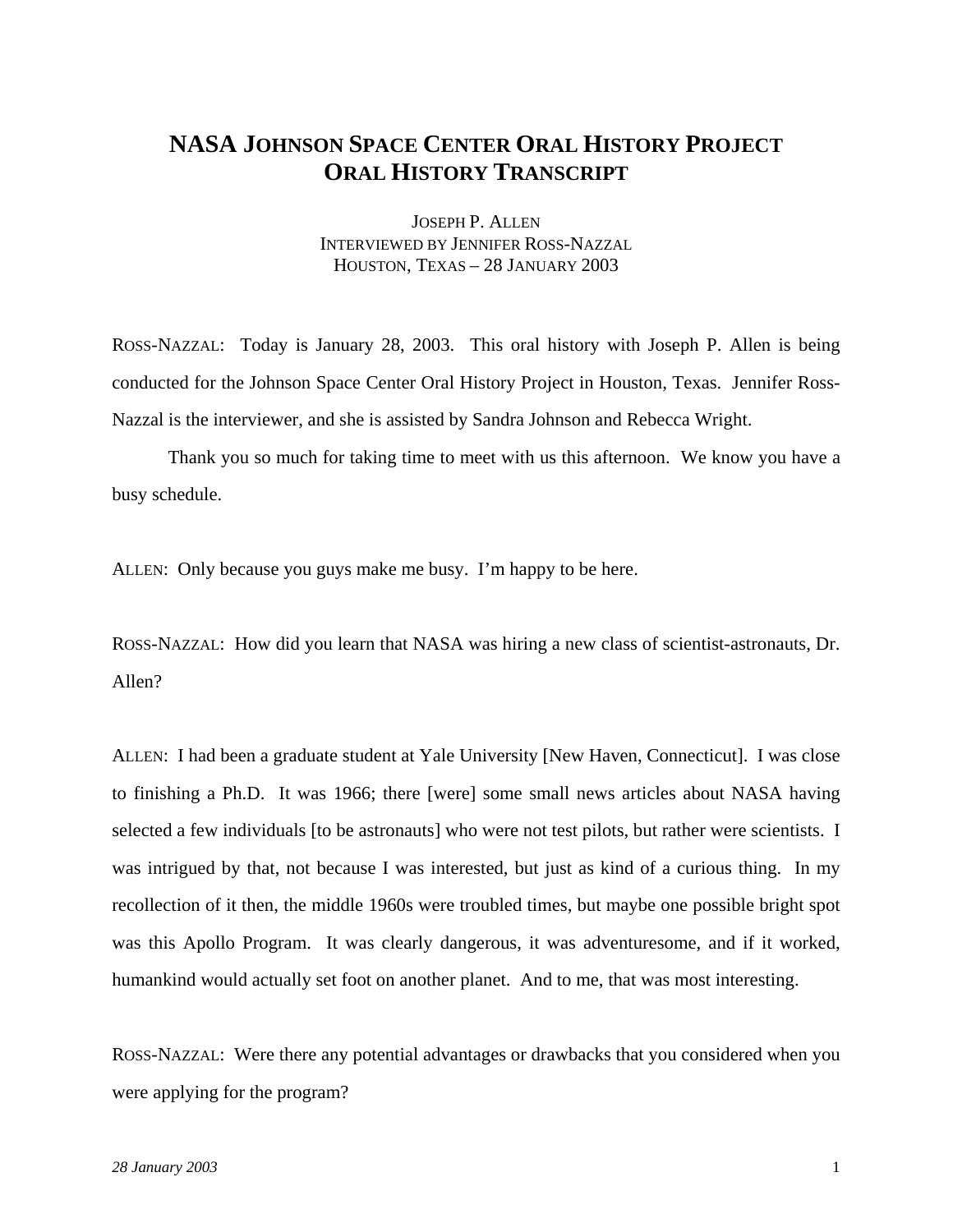ALLEN: Jennifer, I maybe should be embarrassed to tell you [this]. I saw some kind of a notice on a graduate school bulletin board that anyone interested [in NASA] should write. I was not interested in becoming an astronaut, but I was [very curious about] the process that they were going to use [to select these people]. So I wrote out of a curiosity, not out of an interest in the job. I was quite keen on the adventure of people going into space, and it was great fun to watch on TV, but I had no real intent or even [hope] of doing that. Like were I to buy a lottery ticket today, I would not expect to win the lottery.

ROSS-NAZZAL: You were actually planning on becoming an academic?

ALLEN: I was on a very good track to go on as a junior faculty member at a university and become a teacher of physics. I liked physics.

ROSS-NAZZAL: Tell us about the application and the interview process.

ALLEN: The application itself, I don't even exactly remember what I wrote. I think I filled out a form and sent it in. Then I physically moved from Yale University to the University of Washington in Seattle [Washington] and forgot about it. On or about the  $29<sup>th</sup>$  or  $30<sup>th</sup>$  of January in 1967, I got a communication from NASA, "Dear," and my memory says it's almost like, "Dear Occupant." It probably said, "Dear Mr. Allen: You have expressed an interest in pursuing this, and these are the next steps."

 Someplace in it—and again, my memory hangs on to the thinking that in the communication to me there was a kind of a rhetorical question, "Are you still interested in the job?" A reason I remember that is the timing of my receiving [the letter]. And it had, by the way, been sent to New Haven and forwarded [to me, thus the letter probably had been posted]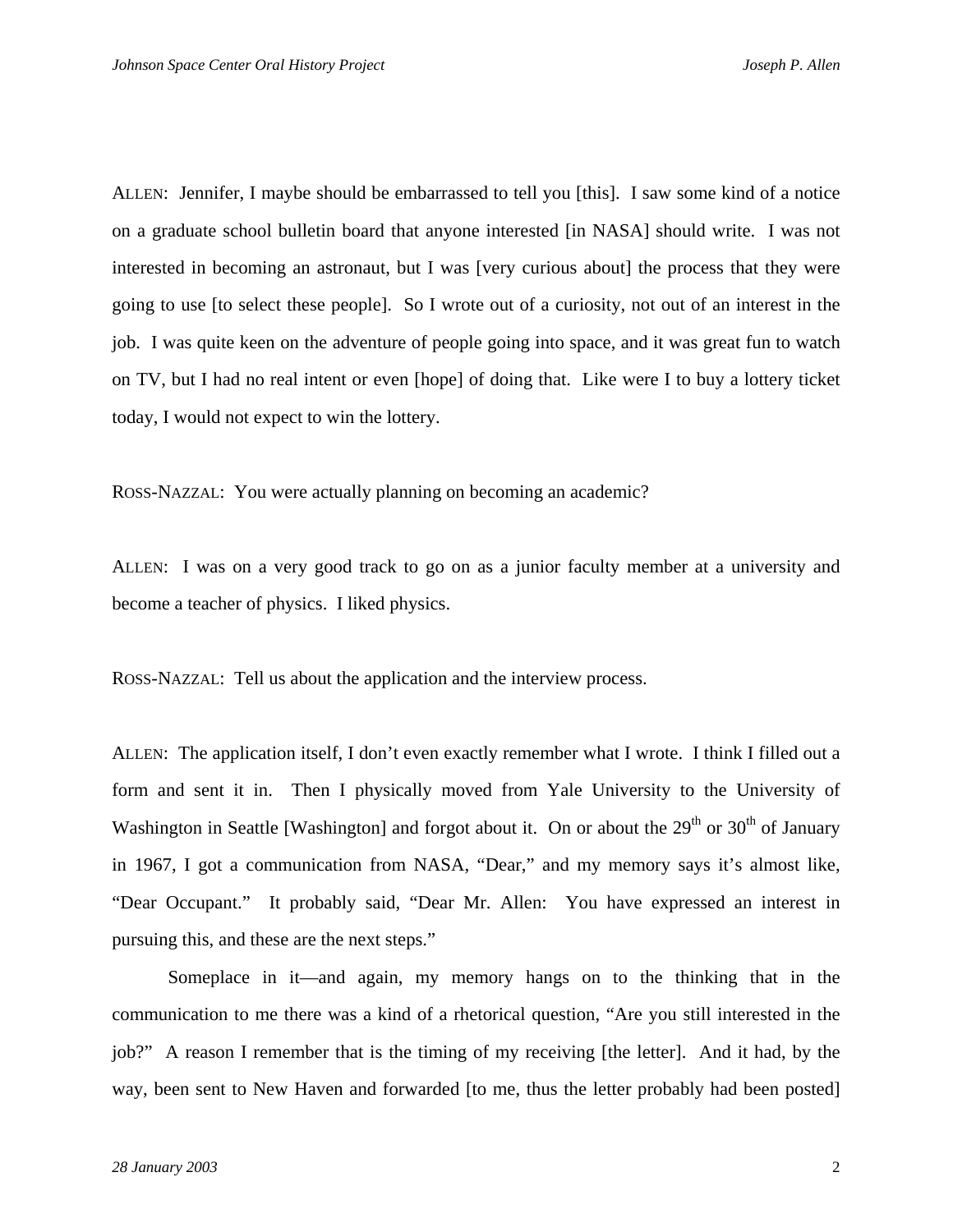three weeks earlier. A couple of days before I [received the letter, NASA had experienced] the terrible [Apollo 1] fire and killed three astronauts. When one read the words in the context of that fire, it was really [a] macabre communication. One could even say, "We have a few new openings. Are you still interested?"

 Partly because of that, I was a little bit secretive and kept my continuing curiosity from my wife, because we had moved and set up new households there, but I did write back and say, yes, I'd be interested in seeing an application form, and they then sent one. … I have no idea what was in [the application], but I filled it out and sent it back. ...

 NASA only [selected] scientist-astronauts [twice]. These were people [who] were not professional pilots [but were scientists], but it was the NASA's intent to make them professional pilots. … Again, if memory serves, [these candidates] were to have the qualifications of a Ph.D. or equivalent in a science.

 One, again, can look back at NASA records, but my impression is it was the conviction in the minds of those that ran NASA that Apollo would succeed. They, the agency, would have plenty of money left over to build laboratories to go into space, and they needed trained scientists to go into those laboratories in addition to test pilots. So they had set those wheels in motion starting in '65, and then in '67 to recruit some scientists.

 Again, my understanding was the first people that looked at these applications was the National Academy of Sciences, and I think part of the reason for that was NASA in those years was taking an increasing amount of political heat, from scientists that were saying, "This is not a scientific undertaking at all. It's just a crazy Cold War boondoggle, and you, NASA, say it's for science, and we, the scientists, don't believe you, because there are no scientists involved."

 So NASA said, "Why don't we maybe hurry this up and bring some scientists in here. In order to make the scientific community feel better, we'll make them a part of it." Now, this is a little Machiavellian thinking in my mind, but it's very plausible that [NASA had such a motive].

The National Academy of Sciences must have had a board that looked at the scientific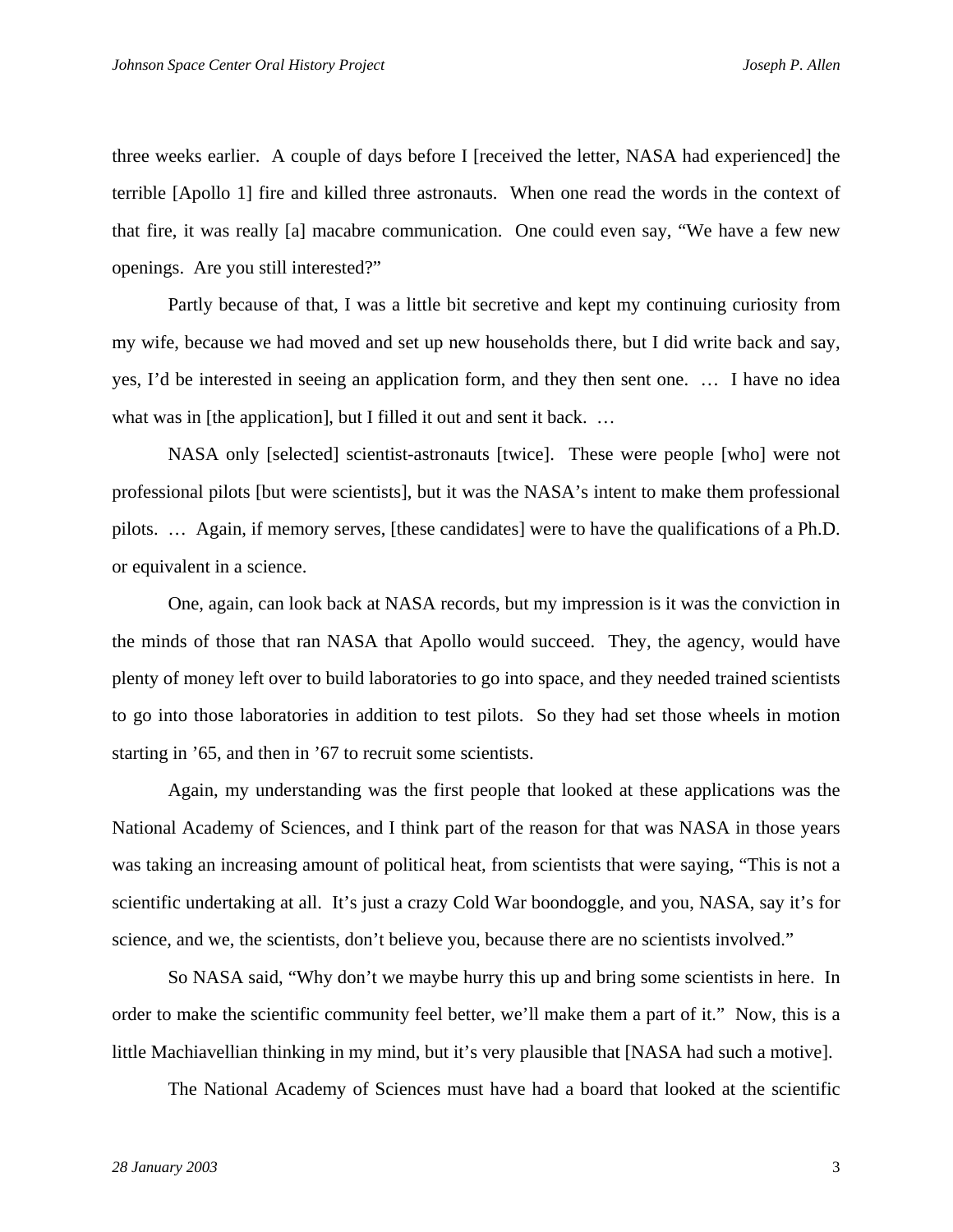credentials of the applicants and selected some they thought were scientifically qualified. … My memory is something like they had about maybe 14,000 applications in those years, but the National Academy of Sciences forwarded only maybe a thousand to NASA. And unbeknownst to me at the time, mine was one of them

 Then, again, Jennifer, in my very mature years now, I realize I've had a policy all my life, if something good happens to me, I never ask why. I've just sort of been quiet for fear there was a typographical error. I didn't want it discovered.

 But I was contacted in the spring by NASA saying that they now wanted to actually talk to me. Again, in my mind, I think what had happened, the National Academy had sent back maybe a thousand, but then NASA, with different eyes, looked through the thousand, and probably did a Duane [L.] Ross-type selection, which is, "Well, this guy may be qualified, but he's also sixty years old."<sup>[1](#page-3-0)</sup> So they were moving a lot of applications off the table, unbeknownst to any of us at the time. But I was young. I also had been involved in athletics and things like that. Again, NASA, I suspect in those years, was looking at that sort of thing. I don't know, but I think they may have been.

 I was then brought in for this series of interviews. I think—and you might help me out here—I think the first one was we were taken to Brooks Air Force Base [Texas] and put through a weeklong set of [very intrusive] physical exams. [Thus] my curiosity had [gotten] me into a bit of hot water, because now I was learning more about this than I maybe was actually interested in. …

 And at the end of that week's time at Brooks, I did write a letter to my family saying I'd done this, and that I was sure nothing would come of it, but that it was okay because anyone who would knowingly subject themselves to that kind of a physical examination should automatically be disqualified for mental reasons, which is kind of how I felt about it, and to this day still do. I don't know exactly how NASA justified a lot of the physiological tests, other than I think the

<span id="page-3-0"></span><sup>&</sup>lt;u>1</u> <sup>1</sup> Duane L. Ross is the Manager of the Astronaut Selection Office.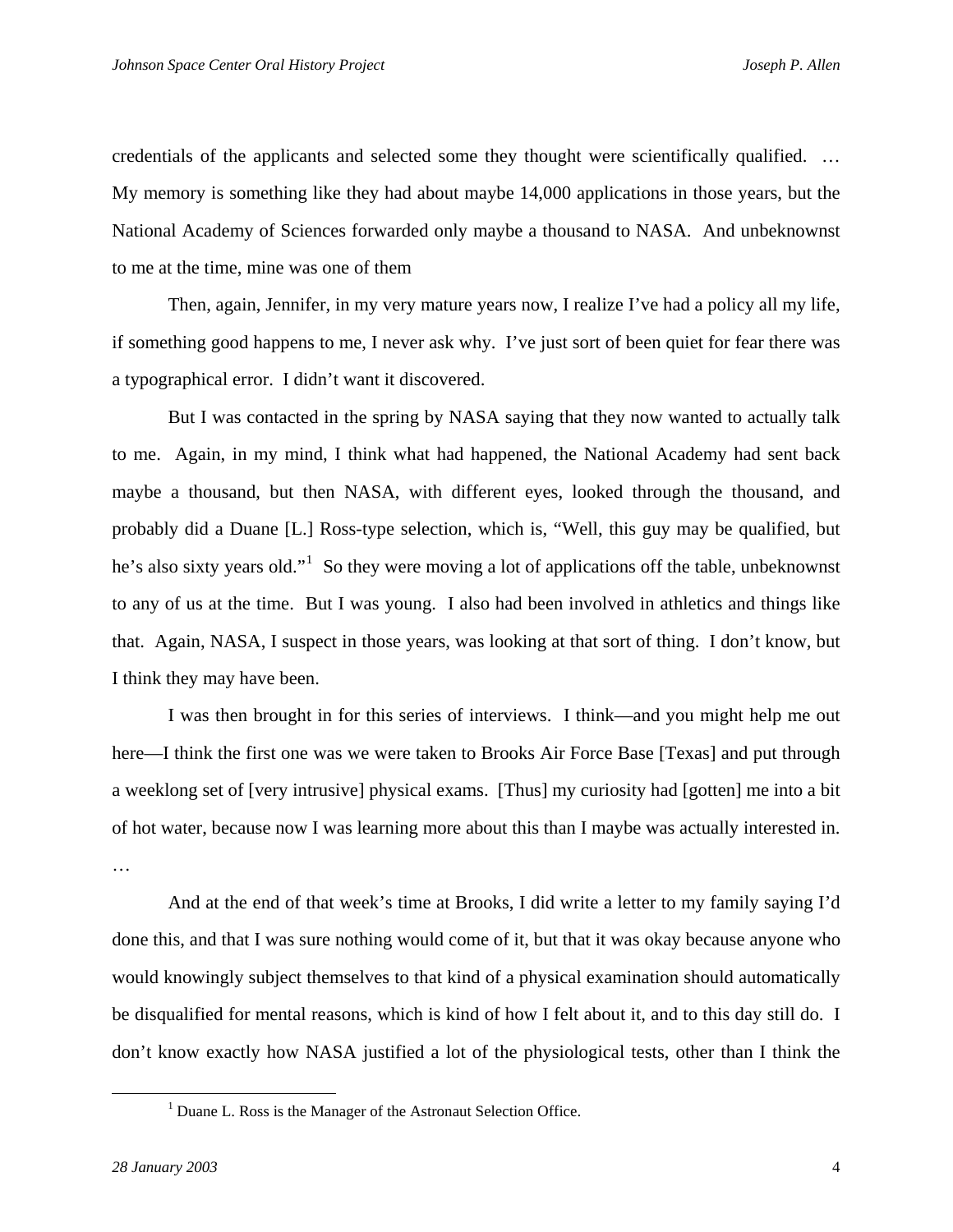physicians that were put in charge said—again, I'm surmising this; I can't assert it's a fact, but again, it sounds plausible—the physicians said. "We've never had [an opportunity] to examine [largely] healthy people. Our dataset [s are] always aggregated from sick people. This is terrific. We, as research scientists, now have healthy people. Let's subject them to every test we can think of," and they were doing that.

 … Then I was surprised to be called [again and told now] they wanted to talk to us in person in Houston, and we were given very specific instructions as to how to [travel], and we were individually met by a NASA person [at William P. Hobby airport in Houston], and they were even keeping our name secret. They were extremely sensitive about folks they were bringing in to interview, and I don't know how many they interviewed.

 … [For these interviews], I can remember meeting NASA people that actually whose names were in the news. One was Deke [Donald K.] Slayton. Another NASA person was Max [Maxime A.] Faget, and another was Alan [B.] Shepard, [Jr.]. I met these people for the first time, and already that was then worth the doing, and I was quite thrilled by that, because these were world-famous names and obviously interesting people. So I felt that was terrific. …

 They also gave us in those years, and I think maybe still do, what they call "the dollar ride" in the NASA T-38s, and I'd never been in a high-performance aircraft before, and that was one of the most fun things I had ever done. [Later], of course, I got the chance to fly them [in person]. … That was terrific fun. I'd seen the occasional fleeting movie footage of [such airplanes], but didn't dream that machines like that had actually been built and were now being flown. … I don't know if you've ever been in one.

ROSS-NAZZAL: No.

ALLEN: Oh, wow. They're magical; [never mind the fact they are now] old technology. They're great. You strap wings to yourself, and you go.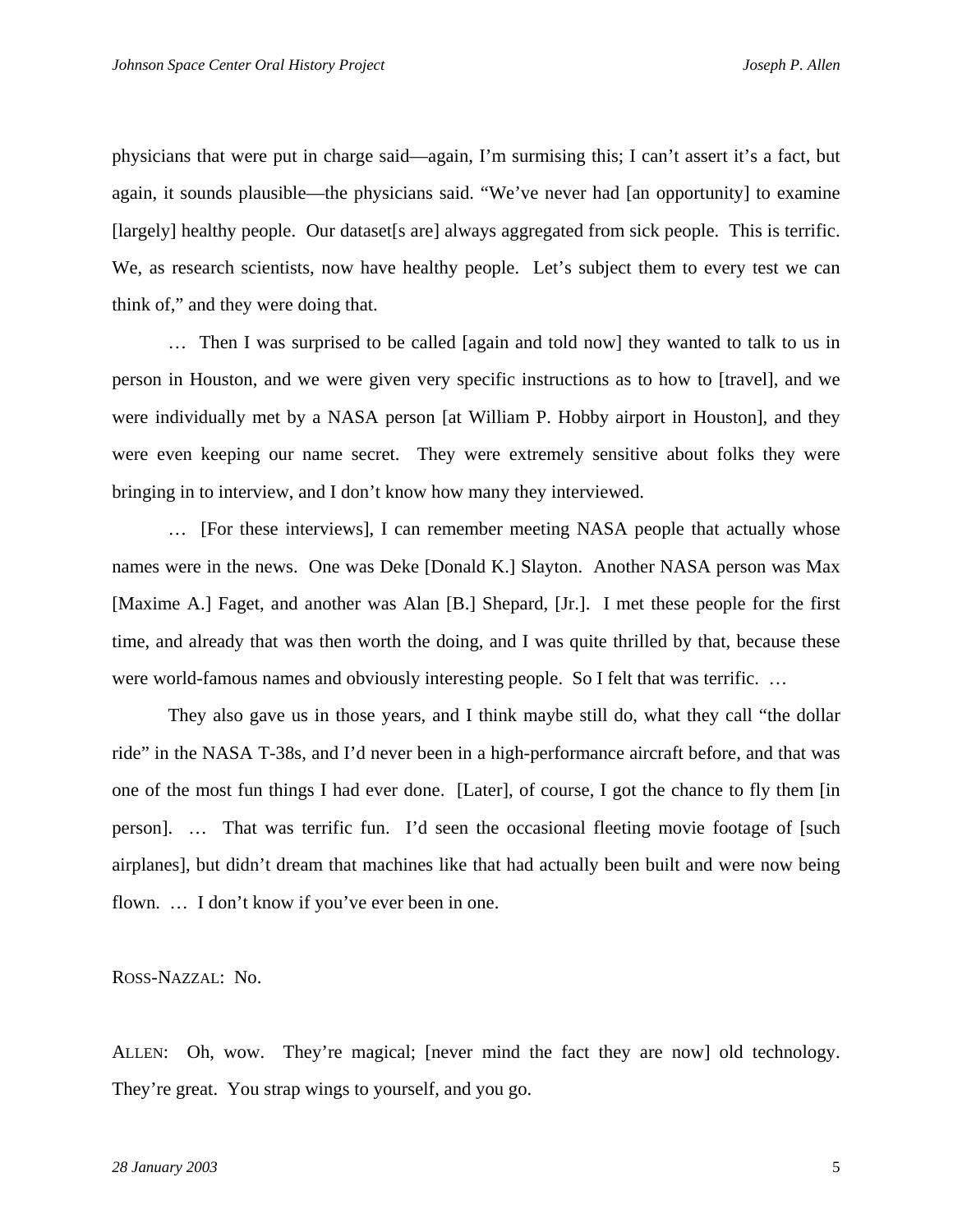ROSS-NAZZAL: When did you actually find out that you were selected to be an astronaut?

ALLEN: Again, I don't know on what day exactly. I think the announcement was made in—do you know when?

ROSS-NAZZAL: In August of '67, as you pointed out. But where were you?

ALLEN: I was at the lab. This is a physics laboratory. We were running an experiment in physics. There's an intercom system, and the [receptionist for the lab] said, "Joe, Joe Allen, there's a telephone call for you from a Captain Shepard." I mean, there were only two phones in the hall. I go down, I take it, and Alan Shepard said, "Joe, this is Al Shepard calling. We, NASA, are going to make an announcement of a class of astronauts. We want to make it at three o'clock this afternoon Houston time, and we would like your name to be on that list. Will you accept this job?" And I told him yes, I would.

Then I put down the phone, and the lady said, "Joe, who was that?"

I said, "Well, it was a NASA person. Nothing."

 And I went outside. I had one of my co-experimenters continue the experiment. Climbed on my bicycle and rode home to tell my wife, and just said that I had the call and said, "Bonnie, can I take the job?" And she began to cry. … I said, "Well, I have to do it," and she was crying. When I got back, she was not crying anymore.

 I rode back to the lab. The announcement was made, and within a half an hour there were television trucks surrounding our laboratory with people from the news. It was very highprofile news, and all sorts of reporters came in wanting me to opine on the importance of the space program and the this and the that. In hindsight, in many ways it was comical and kind of poignant, because I didn't know a thing about the space program, not a thing about it, and I was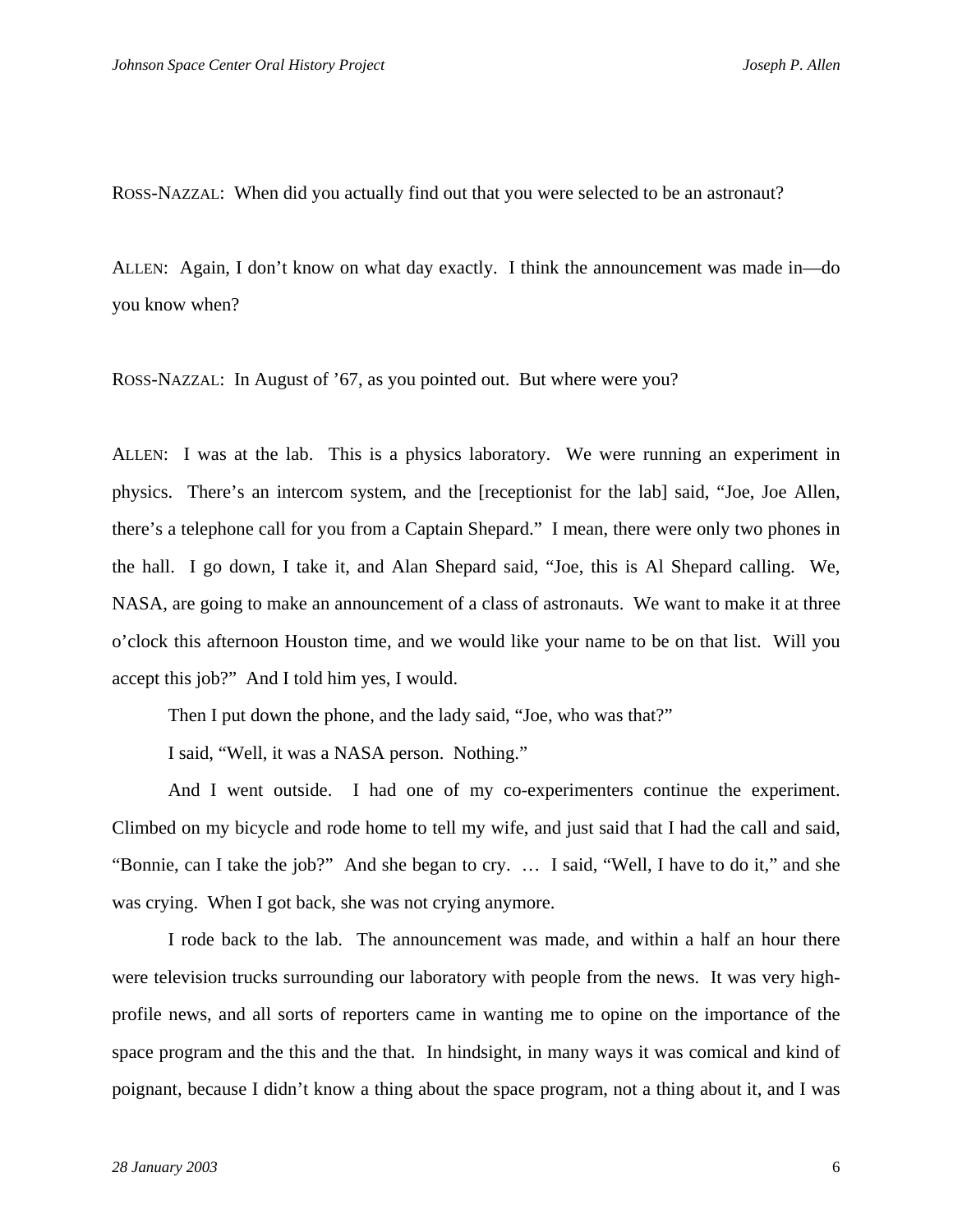astonished at why the news people would think I knew anything about it. I was a physicist, for goodness sakes. They wanted to know this and this and this and this [about space]. I had not the vaguest notion what any of this was about. But that's how it came to pass.

ROSS-NAZZAL: Tell us about moving down here to Houston and the reaction of the astronaut corps to this new group of scientist-astronauts.

ALLEN: Well, that's a good question. That's a very good question. … The astronaut corps, one could say is very elite, certainly hard to get into it. One could also say it's elitist. I don't think that's really true. I think the people that were there were, by and large, very honest, very well focused, very intent test pilots. This is a tough breed (you know several). Very strong mindset, very high confidence in one's self.

 … I am talking about the [likes of] Pete [Charles] Conrad, Neil [A.] Armstrong, Deke Slayton. These are in many ways—they are personified by the description of Tom Wolfe in the book *The Right Stuff*. He exaggerates it, does Tom Wolfe, but he underscores a mindset of these people. They're a very extraordinary group, and they, no choice of their own, found themselves in an extremely high-profile job because of the wild enthusiasm in the eyes of the American public [for] this extraordinary undertaking and adventure. So they were the stuff of *Life* magazine [from the moment they were selected as astronauts].

 When they had arrived here in Houston, they were celebrated. Houston celebrated the arrival of astronauts, and they were given many things, of course, in this day and age, even totally illegal. I think they were given homes in some cases. If somebody, God forbid, were to mention it, maybe to Al Shepard or somebody—Al didn't see anything wrong with it—that it was also illegal, Al would say, "Well, [I'll] talk to my friend the President. We'll see if it's illegal or not."

So they were, because of their high profile, very well connected. [For example], John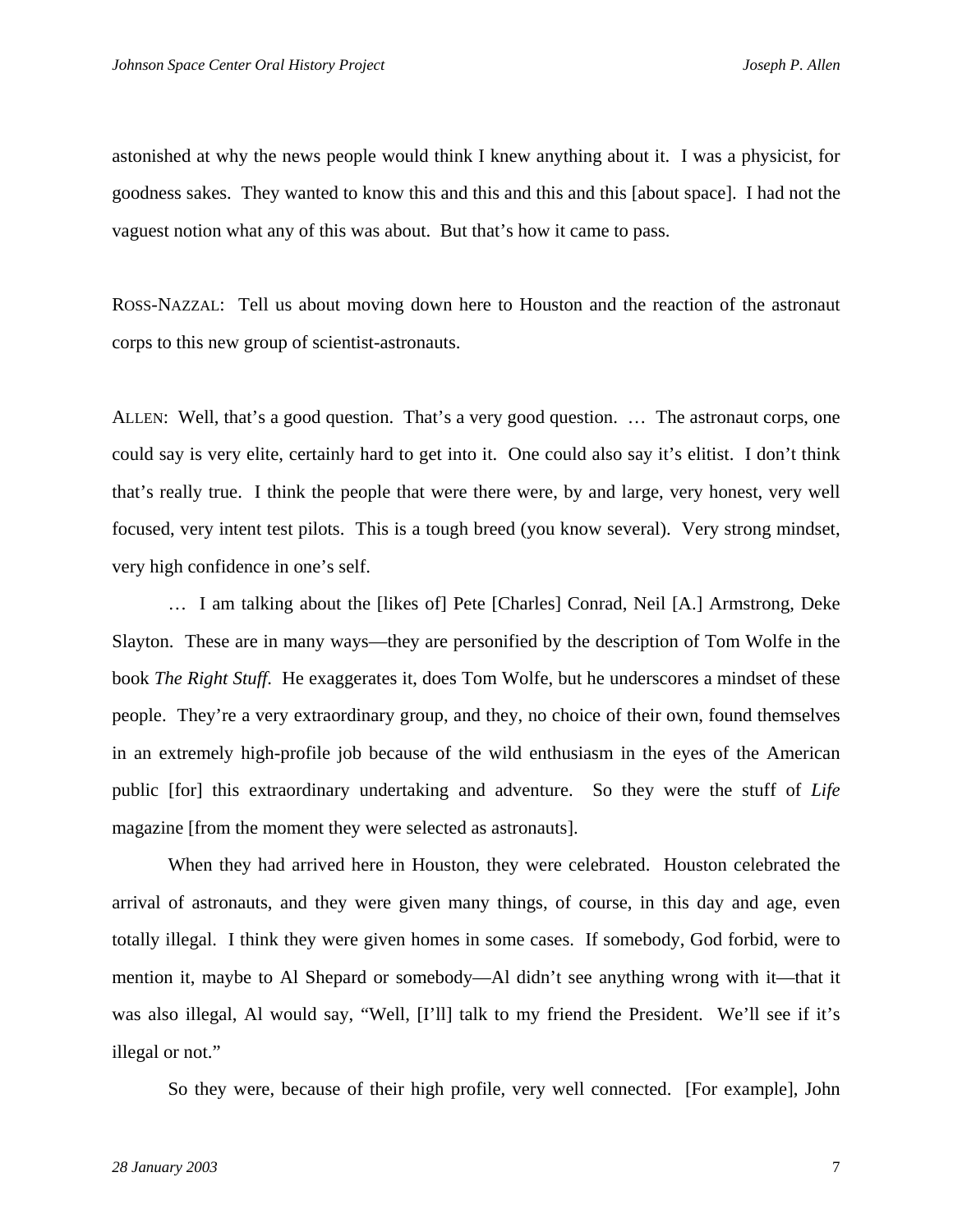[H.] Glenn [Jr.], Al Shepard, and others, were very good friends of John [F.] Kennedy, the extraordinarily popular young President. …

 I think NASA itself was astonished and probably felt they'd created a monster [with the popularity of its first astronauts. NASA] had no idea of the interest the world [would show] in these individuals. [Once named, NASA then had] within [its] midst what in essence is a Tom Cruise and a Jennifer Lopez—just wildly famous individuals.

 Now, when the first group of scientist-astronauts came, my impression from them is they were not shunned as outsiders [at all]. They maybe weren't welcomed in, but the test pilots [who until then] had the monopoly sort of said, "Well, whatever. Whatever the government wants," and were rather gracious to [the scientists].

 Then when we came, the second group, there were already some scientists there, and the [original] astronauts themselves maybe didn't feel quite so invaded by us. And I would say that our welcome within the NASA community was warm on an individual level. However, the astronauts themselves knew that there were too many astronauts [and not enough] missions. Deke himself, who was the epitome of Mr. Honesty, had a meeting with us at one of the motels that still is there on NASA Road 1. It used to be called the Kings Inn. I don't know what it's called anymore. …

 He asked us to come over and meet with him. There were just eleven of us, and he came over to see to see us in our hotel room, and he said, "Gents, I've got some bad news for you, and that is, we have been told by the government to take you, but we don't have a job for you, not any one of you. And we've had to make this announcement, but if any of you or many feel that you have more important work to do elsewhere, you will make no enemies by resigning."

 I thought, "Oh, well." That was my kind of introduction to the government, which is the government really doesn't know what it's doing. [Since then], how many times have we learned that lesson?

But he was very candid. He said, "You will not be making spaceflights. … We do have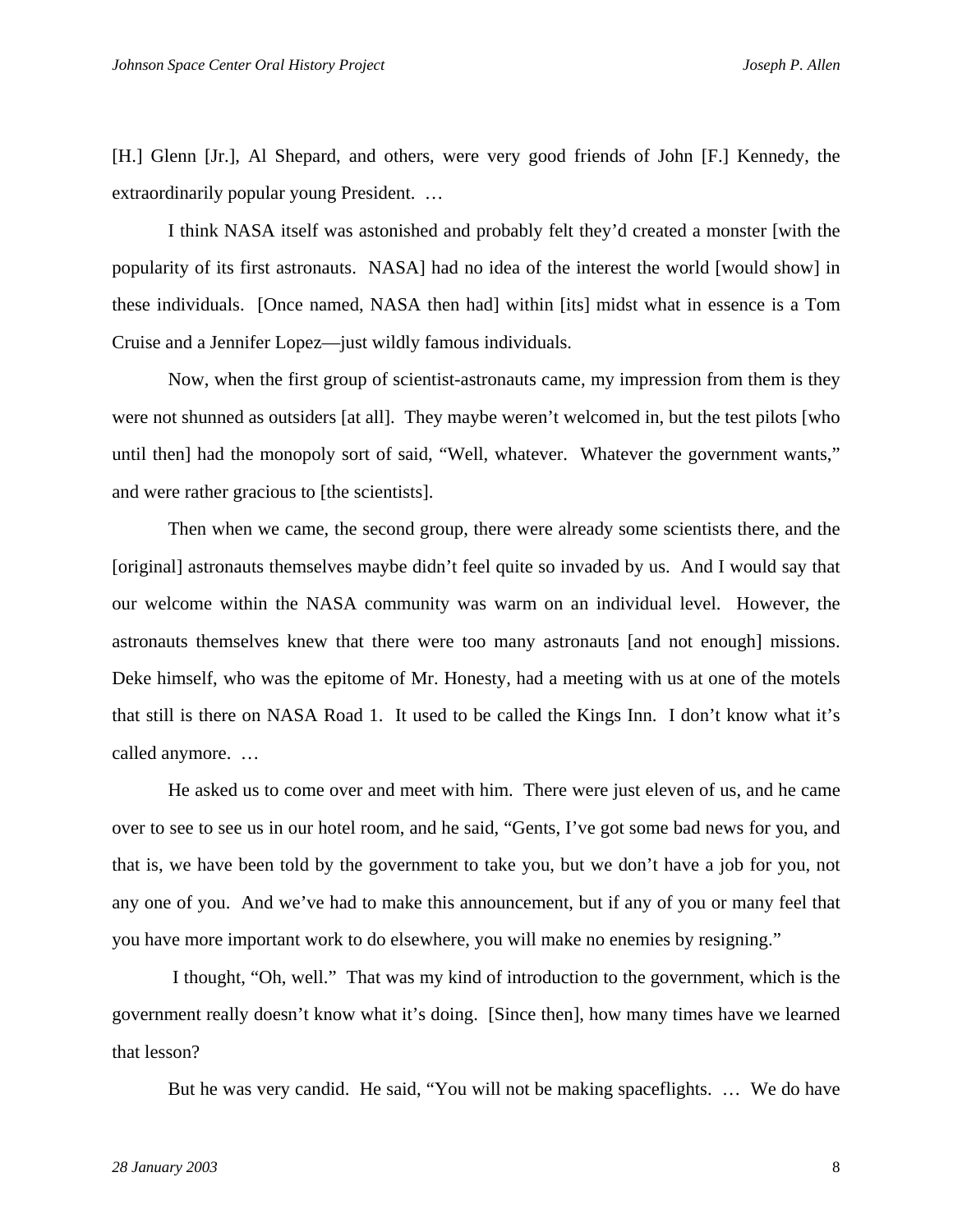a lot of work to be done, and if you want to work in the space program, there's a lot of very useful things to be done, and we will give you assignments. But don't fool yourself into thinking you're going to be space flyers."

We then, shortly thereafter, named ourselves the XS-11, so it's "X" and "S" one-one. The XS-11. They didn't need us. So we called ourselves the XS-11.

 I'm trying to think. Within about a year, there were then nine or eight of us left, and then that number persisted. And contrary to Deke's forecast, every one of us did make a spaceflight, but in some cases, many years went by [before we flew].

 All that said, I was in those years always asked, "Aren't you tired of waiting?" Because I came into the program in '67. I first flew in 1982. That's a number of years. I, for a long time, didn't understand the question [because during those years] there were many assignments, fun assignments to do, which I got involved in. [For example, one] of them was to be working the Mission Control through Apollo. That was a wonderful job, a most interesting job, and you didn't ever feel that you were waiting for anything. You were hard at work on some quite fascinating undertakings, and you were sitting [right there on] the front row [as you worked].

ROSS-NAZZAL: Could you tell us about the history of the creation of the name the XS-11? Who coined that phrase? Did you get together in a group and—

ALLEN: We were supposed to give ourselves a name. I think it was decided because the other earlier groups had, so, just in discussion, somehow it came out. Then we all said, "That's it. That's got to be it. It's perfect. XS-11."

ROSS-NAZZAL: That's a great name.

ALLEN: To most people it just looks like a code, X-S one-one. And nobody says—well, it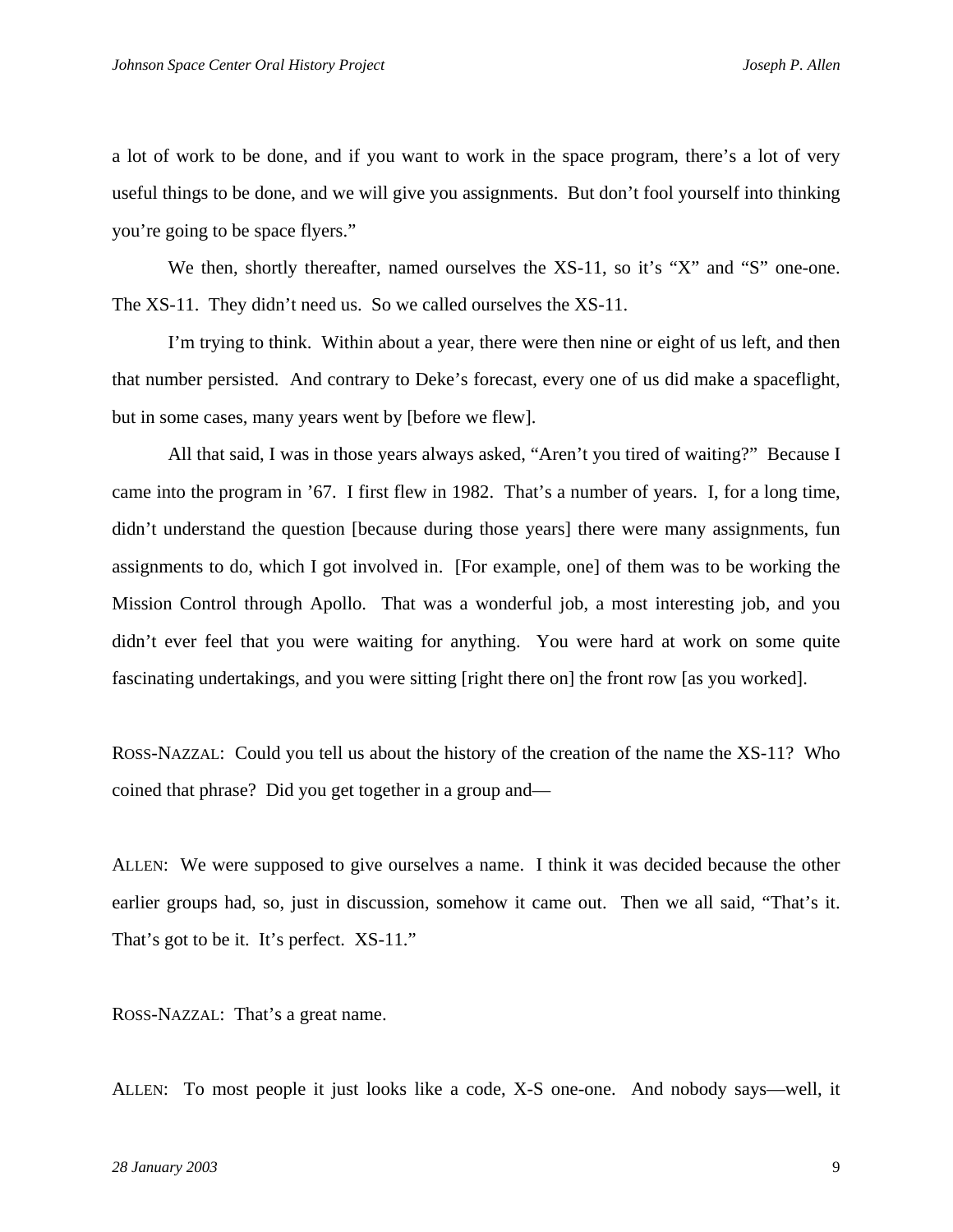doesn't mean anything. But of course, those in there knew exactly what it meant.

ROSS-NAZZAL: Tell us about your first assignments at NASA.

ALLEN: Jennifer, first we sat in some classes that were rudimentary, with sort of handout workbooks that were about how spacecraft worked, obviously [written] by people that had never taught a class in anything in their lives. They were unintelligible. And I was a teacher, so I could tell that.

 But then our minds were occupied because every one of us was going to go off to flight school, and that got sorted out within a month or so, and then we were sent away from Houston for one year to the Air Force. We were a NASA employee, but detailed to the United States Air Force. The eleven of us went off, and because of the NASA—this is a funny; I like this statistic—tests that they'd given us at Brooks [by] the NASA physiologists-psychologists, [NASA] pretty much deemed us to be crackerjack pilots, although none of us had ever flown before. [But the tests showed that we] had the makings of being very good pilots.

 Now, the Air Force, by contrast, doesn't do much [testing]. It just takes Air Force officers [who] want to fly [and] give them a physical exam. If they pass the physical exam, they ship them off, and then they weed them out [of flight training] in kind of a brutal, no-nonsense way. If you're not keeping up with your lessons and you fail two lessons in a row, you're out, and no questions asked. Some of them are written, but most of them are flying lessons, and there's no place [in flight school for] a slow learner. That's how the Air Force sorts people out, and their success ratio is usually about seven out of ten make it through.

 Well, we were eleven people with a Grade A endorsement. Eight out of eleven make it through, [close to] the same number, which I, in hindsight, laughed about, because the wisest brains at NASA were unable to administer tests that could identify a good pilot from a bad.

But that was a great year [for me]. I mean, [indeed it] was one of the most enjoyable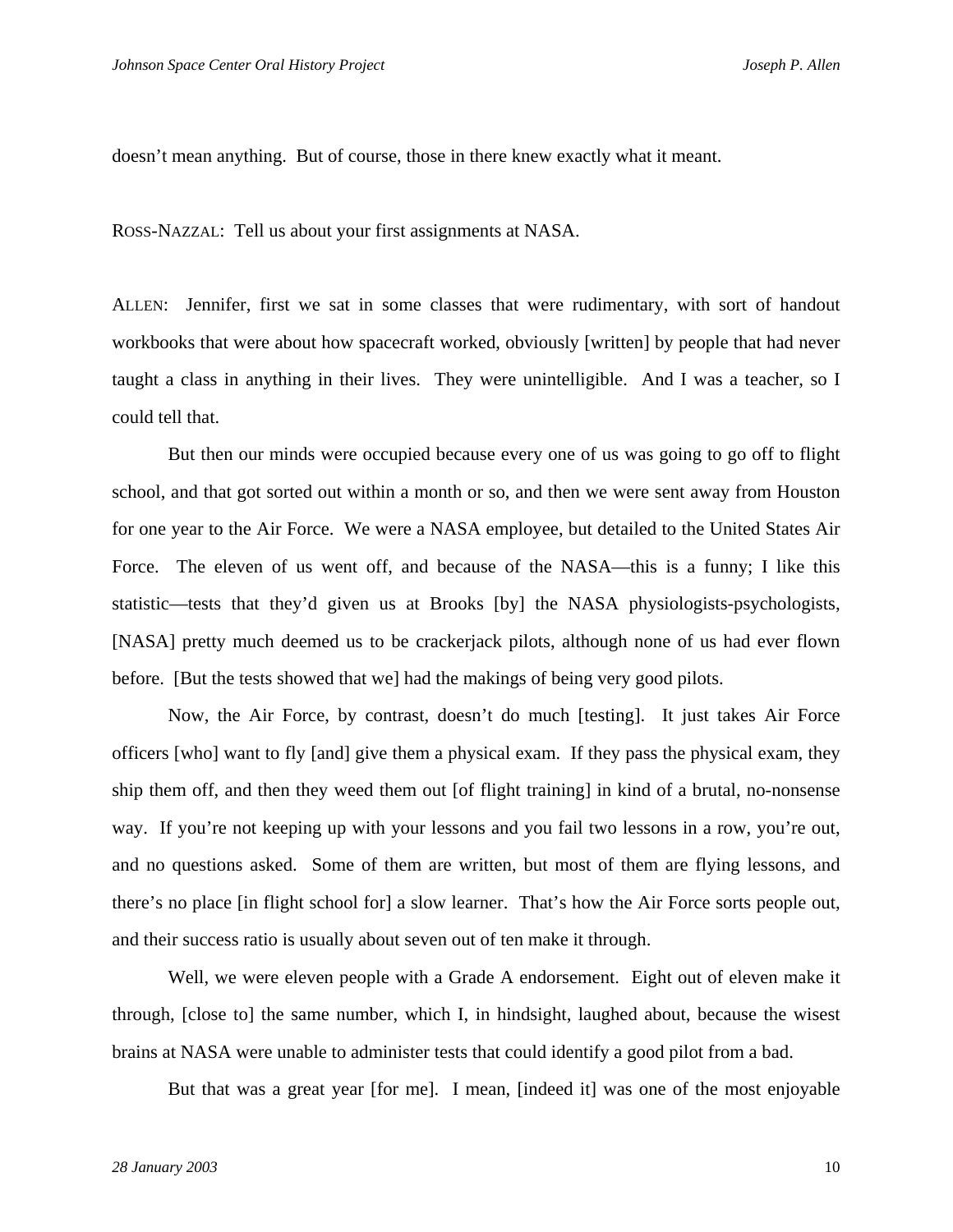years of my life, because I was a student again. I love being a student. I've been all my life a very good student; [in the Air Training Command] I had a new kind of a classroom. I went in being unable to fly and came out fifty-three weeks later as a very highly qualified pilot.

ROSS-NAZZAL: You actually won an outstanding flying award.

ALLEN: I did.

ROSS-NAZZAL: Can you tell us a little bit about that?

ALLEN: I shouldn't on tape, because—the military tests show on everything, and it's very important to military officers, because they then get queued up, and the people near the top get first choice of [their next assignments]. Maybe a little bit brutal, but that's the military.

 There were five measures for the fifty-three weeks of the flying. One was academics; one was contact, just general flying; one was instrument flying; one was acrobatics; and one was formation flying. So, five.

 Now, I'm going to preface this, Jennifer. I was thirty years old, and my classmates were twenty-two to twenty-five, college graduates, most of them, military officers. I will argue—no, I will make the observation that I was at a great advantage to them, probably because I was a little bit older, and flying, to a degree, is a mind discipline game more than it is a physical athlete's game.

 I was also blessed in extreme with a very good education, and that is also helpful, because elements of flying are complicated, and you have to—in any case, of the five awards, I got first place in all five. I'm secretly very proud of that, but I have never told anybody about that much. However, I have a letter in my favorite letters, and that's a letter from Alan Shepard. "Dear Joe. I realize what you've done. You have made all of us at NASA very proud." And I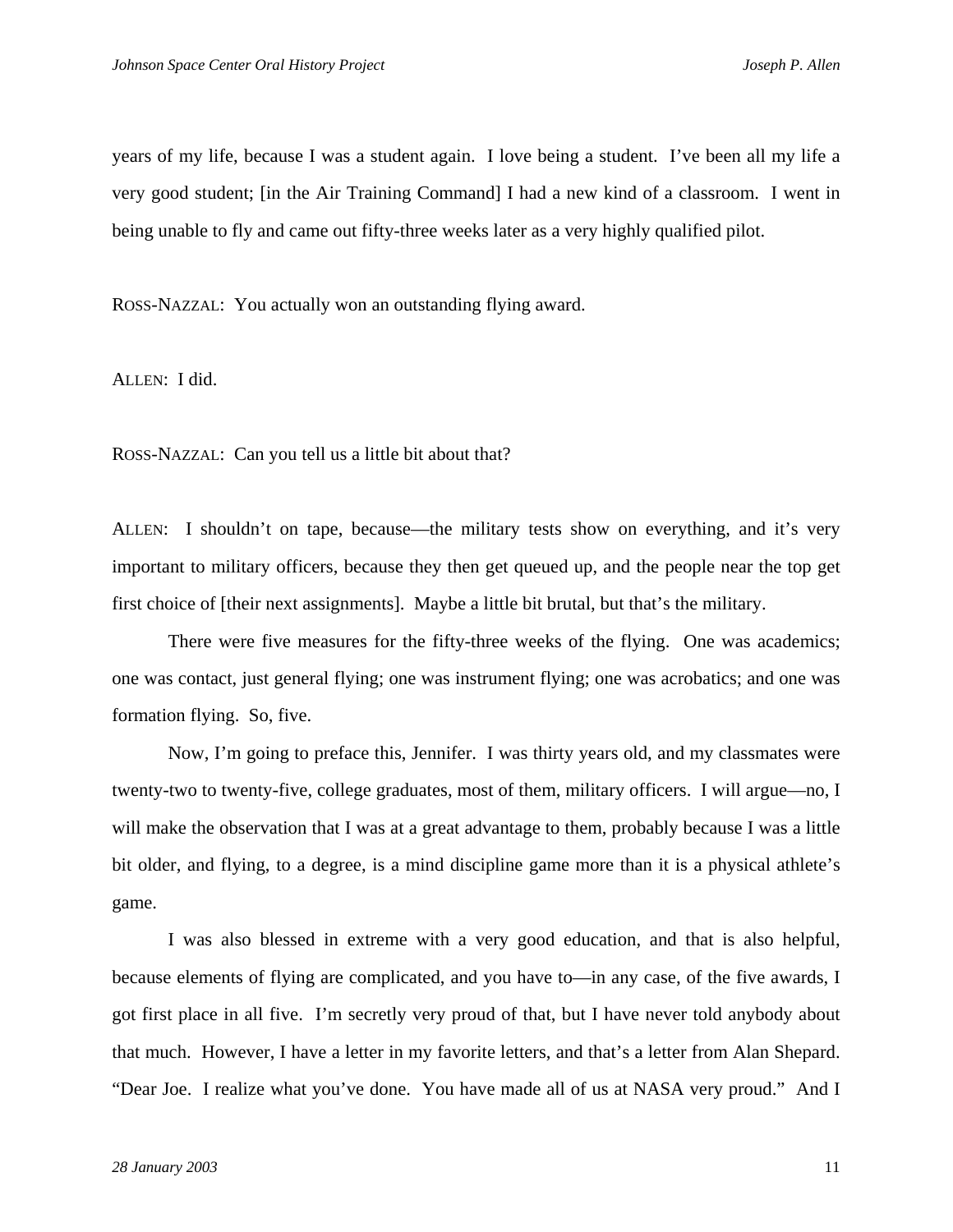thought, "Wow, that's something to keep," because Al Shepard never gave compliments to anybody. I was quite thrilled by that.

ROSS-NAZZAL: What a wonderful document to still have.

ALLEN: [At the] graduation ceremony there at the flight wing, and I was given all the awards and then the top trophy [by the wing commander], and I took it home to my wife. I said, "Bonnie, I came home with a trophy."

 She said, "Well, it's about time. You don't even have a bowling trophy." [Laughter] So, her making that equivalent of a bowling trophy sort of put me back in the right place again. But I was a good pilot. I was a very good pilot.

ROSS-NAZZAL: How useful do you think that experience was for either the Apollo Program or any of the other programs that you worked on for NASA?

ALLEN: Probably not at all. [Laughs] But that's unfair, because to be qualified in an airplane does give you a way to think about things that's extremely disciplined. [Later], when you get in a spacecraft, that's important, and you take that disciplined way [with you]. That's good. ...

 Secondly, a spacecraft flies totally [differently] from an airplane. But [airplane experience] does make you very familiar with the way you use checklists and be doubly cautious here and very careful there. I think it's particularly useful to somebody, to say, a scientist, particularly an experimentalist, who just says, "Well, what the hell. Why don't we try this?" That's not the approach you want to take to a spacecraft. You do not want to try any experiment. You want to only do it according to the cookbook, exactly as people know it will work and respond. There's no place for imagination or invention in a spaceship. So I think [flying] was a good fundamental background [training. Of course, today] there are many astronauts now [who]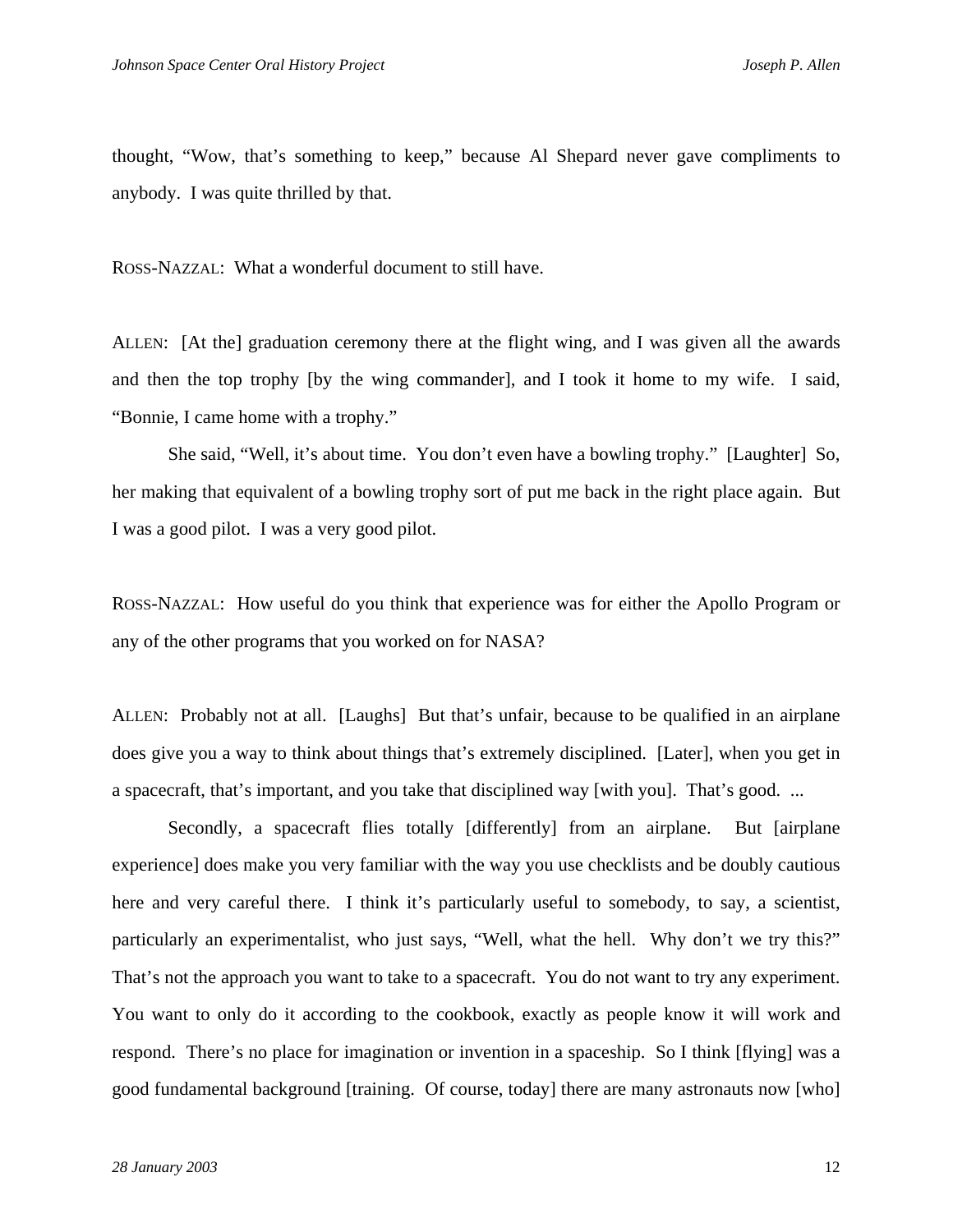are not flight-qualified. …

ROSS-NAZZAL: Yes.

ALLEN: So NASA realized it was kind of a thing of the past.

ROSS-NAZZAL: So after you came back from flight school, what did you do? What did you work on?

ALLEN: Then I sort of forget. Let me think a minute. Went in early '67. Came back in the summer of '68. Well, two things. I was still a scientist and a research scientist, and there were some cosmic ray experiments that were being done out of the [Manned Spacecraft] Center in those years, very unlike what it is now. And I worked on some of the cosmic ray experiments as a kind of collaborative research member, and it took place in buildings down near where the astronaut gym is. So I still had my hand in the science. Then we began to be taught Apollo systems, just part as a basic education. So there were classes in that.

 But then within some months, I also began to transition in to elements of the Mission Control as a Capsule Communicator for Apollo, and I did some simulations as a Capsule Communicator, and then about the time I got back, Apollo 8 flew, and then followed quickly by Apollo 9, Apollo 10, and then Neil Armstrong's landing, 11, which was spectacular. That would have been in the summer of '69.

 … I then was assigned as a support crew member to Apollo 15, which was already in training. There were several support crew members, but my specialty was to be to tie all the science of Apollo 15 together. Apollo 15 was the first really scientific mission to the Moon, and it was going to fly with a number of new pieces of equipment that were only for science. One of them was the rover. Another was [that] the service module [had been] upgraded dramatically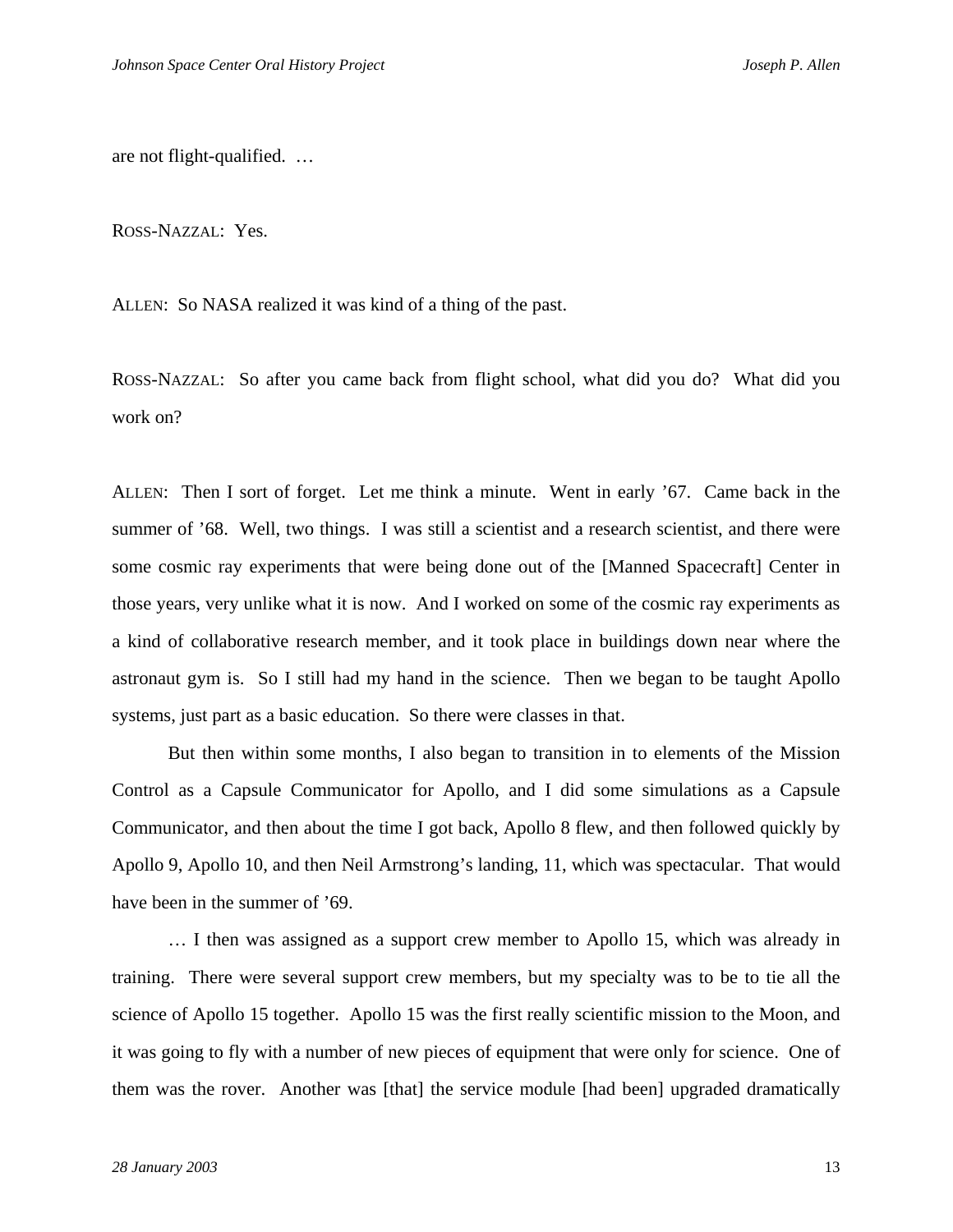with all kinds of new remote-sensing instruments.

 [As part of my responsibility], I became very involved in getting scientists to train the crew members in scientifically related things. In large part, these [scientists] were geologists, because [geological exploration was a prime scientific objective of the lunar landings. Apollo 11 had been successful in returning the first lunar samples but little else, scientifically.] Apollo 12, very perfunctory geology. Apollo 13 didn't make it. [Apollo] 14 was Alan Shepard, who wasn't all that keen on a lot of science. But [for Apollo 15, science] really stuck. We had crew members [who] liked the science, and we had all kinds of new [science] equipment, and it wound up being the first lunar [mission with geological] traverses that involved some serious distances across all kinds of geology in the rover.

 So I just was kind of an integrator, facilitator for all of these scientific meetings and so on, and it was a great assignment. I found myself being very good at translation. In this case, it was translating what the scientists wanted to the test pilot astronauts, and what the test pilot astronauts needed to the scientists who didn't understand that. And I was quite good at—I mean, I think I was good at that, and I added a lot to that mission. Then [this assignment] culminated in [my] being the Capsule Communicator during the mission.

 And so I will put myself in proper context, Jennifer. I came from a small town in Indiana, [and I grew up in a very frugal household]. And partly as a result, I had never made a telephone call across the ocean before, because they're too expensive. I talked to [people on] the Moon before I [made] a telephone call across the ocean, which is kind of bizarre, because I'd lived in Europe. But I always wrote. I never called [home], because we couldn't afford it.

 That came home to me when I was interviewed by a German radio station, having completed my first communication to people during a lunar EVA [Extravehicular Activity]. And because I could speak German, some of the German reporters sought me out and wanted to do some interviews on radio and television, which I could do in German. My first was a radio interview on a telephone, and I commented to the reporter, I'd never made a call across the ocean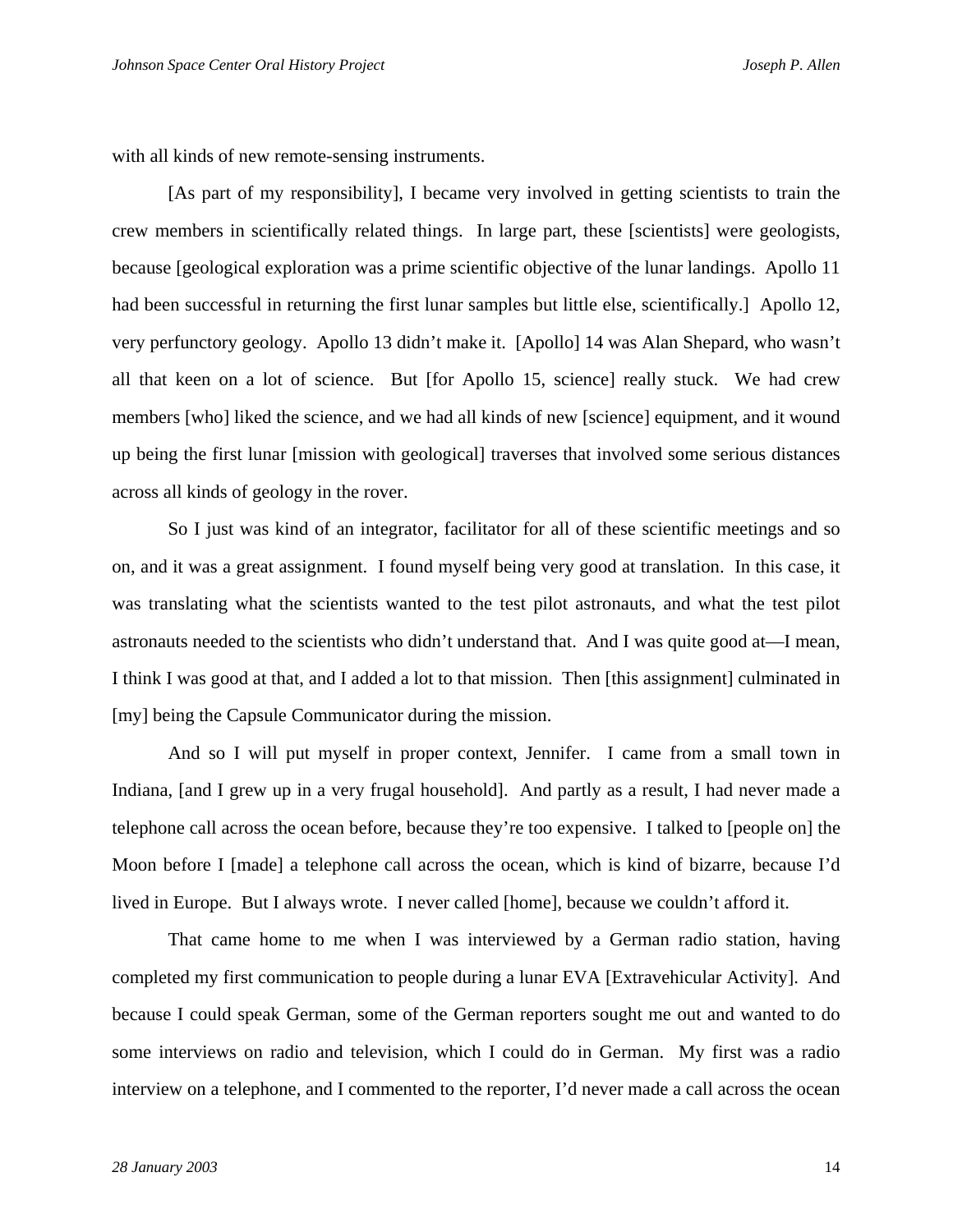before, and he looked at me like I was crazy. He said, ["*Sind sie veruckt*?!"] He said, "Are you crazy? You've been talking to the Moon for eight hours, and now you're impressed by this?"

And I thought, "Oh, that is rather strange, isn't it?"

 But that kind of takes me up through—let's see. I was CapCom [Capsule Communicator] on 15, and then I was a CapCom also on 17. So we popped out the end of the Apollo era, and I had been gainfully employed on really fun things.

I can continue on, but do you want to lead me as to—

ROSS-NAZZAL: I have some questions for you about the Apollo Program.

ALLEN: Keep going. Keep going, yes.

ROSS-NAZZAL: Why don't you tell us a little bit about the field trips that you took for Apollo 15.

ALLEN: Okay. I will refer you, by the way, to one of Tom Hanks' shows, [*From the Earth to the Moon*]. I don't know if you've ever watched those. But one of those, and I think it's called *[Galileo Was Right].*

ROSS-NAZZAL: I think I know which one you're referring to.

ALLEN: It's a very nice rendition, and it comes actually—those things are based on Andy [Andrew] Chaikin's book, that I'm sure you guys know of, and it has to do with how the scientists and the teaching scientists started to become involved with the strange new class that were called astronauts. I saw that again recently, and I sat and watched it with Lee [Leon T.] Silver, who was one of the professors, who is a grand man. Is his name on here, by the way? He's a character and a half. He is a teacher's teacher. … Several persons [whom he instructed]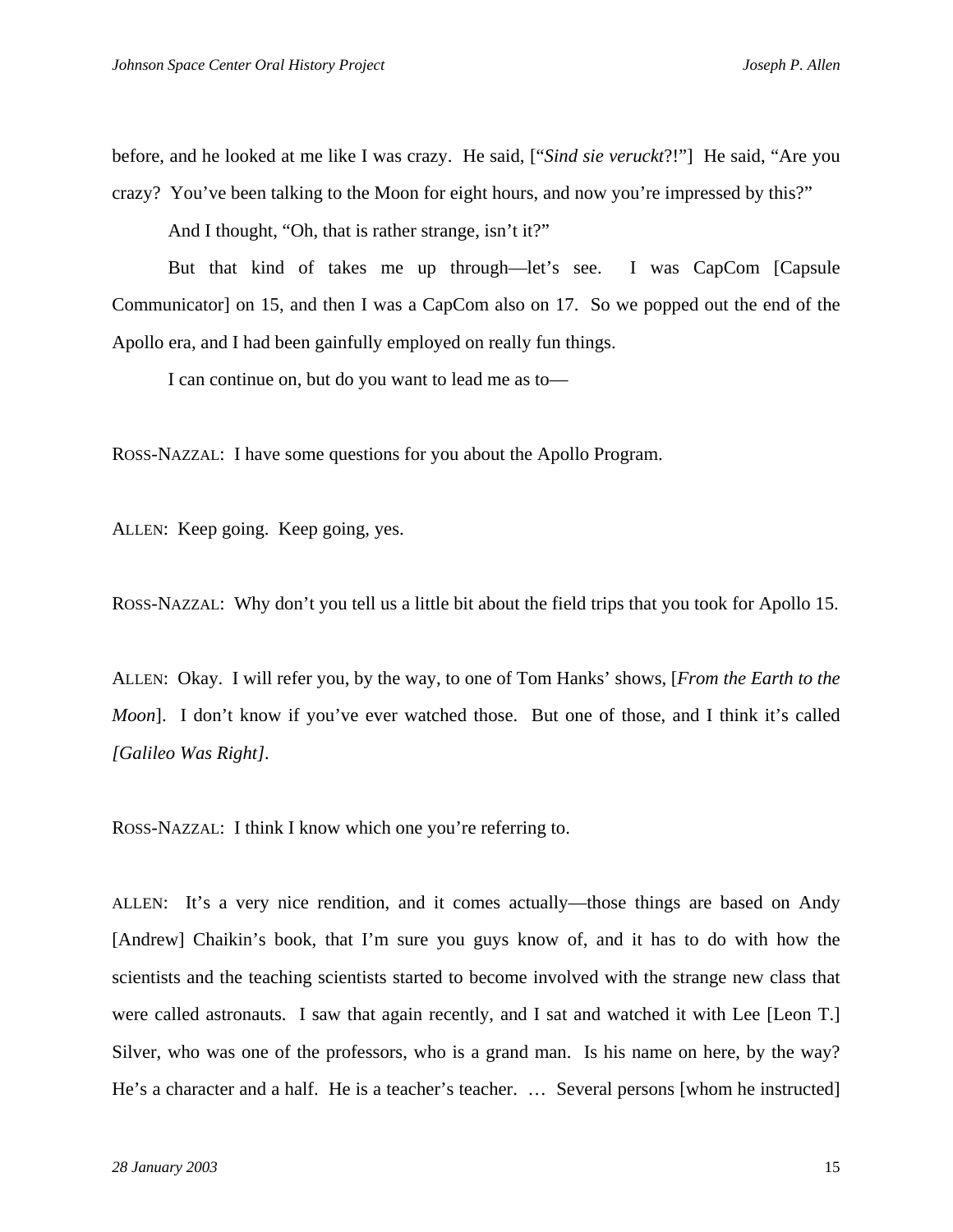got so hooked on the science that they still [follow] it as a hobby, and one of those is John [W.] Young. I don't know if you're aware of that. Here John Young's a Navy test pilot, for goodness sakes. He's a test pilot's test pilot. He, John, knows as much about lunar geology as a hobby as a hobby—as many college professors know about it as a profession, and it's due in large part to the inspiration that Lee Silver brought to [us all].

Now, your question, again, was what was my recollection of it?

ROSS-NAZZAL: Your recollections of the field trips for Apollo 15. Where did you go, what did you do?

ALLEN: Well, they were just great fun, and I'll be hard pressed to remember all the places that we went. We went to about, I think, six. One of them was Hawaii. And some of these may have been Apollo 17. I can't remember. One of them was the Nevada test sites where we looked at craters. One of them was to the Orocopia Mountains in California. Now, an earlier trip had gone into the Pentecote Mountains in Mexico.

 One, I think we took a fairly short trip to see anorthosites outside of Ely, Minnesota, which is a remote part of the world. Anorthosites are a mineral form. They also are the mineral that makes up some of the oldest rocks that have been found on planet Earth. So we went up to see those. I'd be hard pressed to tell you now how they differ from some of the newer rocks, but at the time we were proficient and could tell. Jack [Harrison H.] Schmitt was a leading force in this, by the way, because he's a Ph.D. geologist, and he knew a lot of these people and talked them into becoming our teachers.

 Where else did we go? I think we went up to Canada, and we saw a test of the Canadian military where they blew a rather large hole in the ground with chemical explosives, and they did it in order to test Army equipment that had been parked very methodically at various distances from ground zero, as to how well it withstood a huge bomb explosion. But they very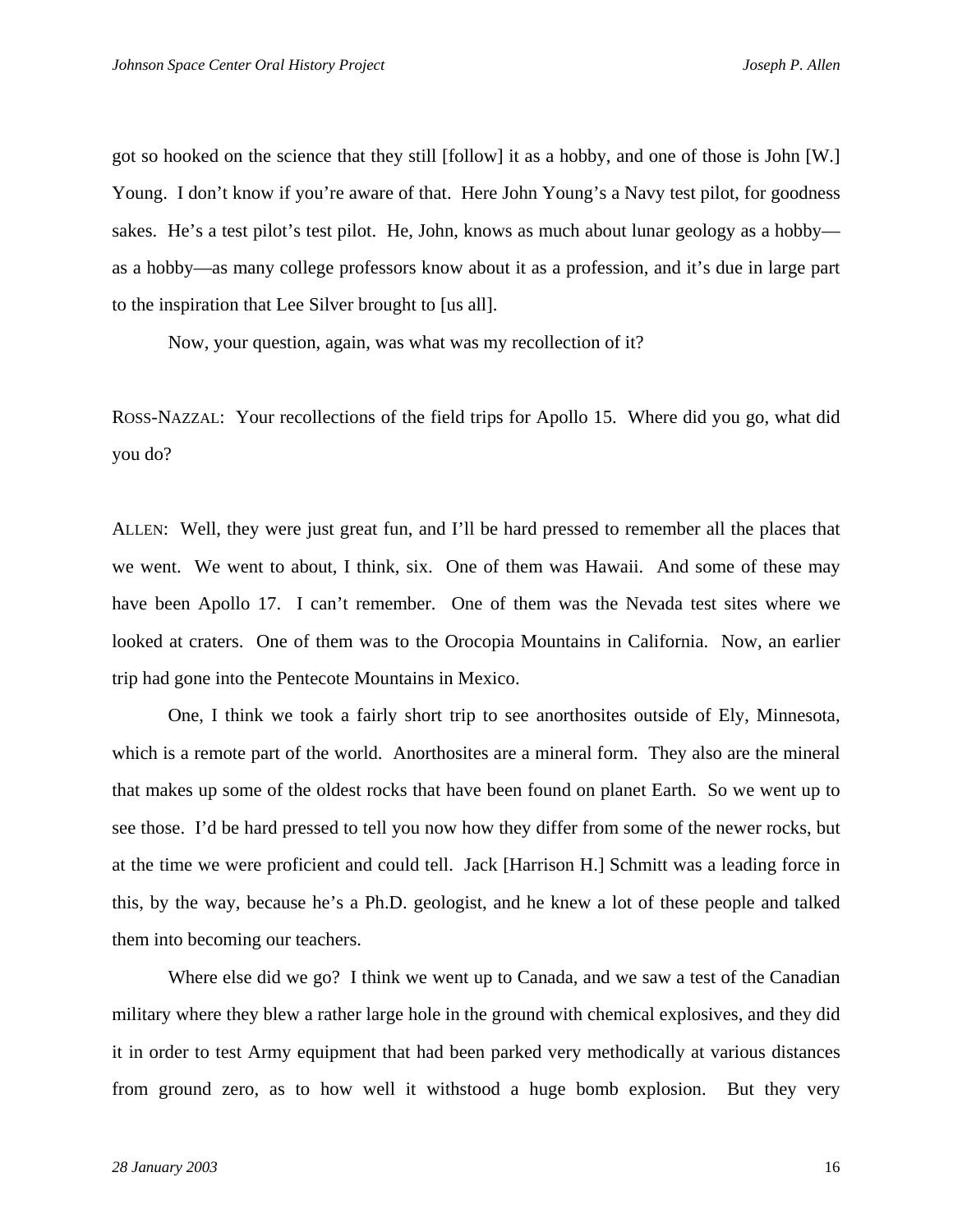deliberately set off quite a large bomb that really shook the rafters, I tell you that. They put us several miles back with ear protectors and everything. You could feel the ground shake.

 But then we immediately went in and [examined] how the crater had been built, and how one could identify evidence of a cratering caused by an impact. In this case it was an explosion, but it's the same as an impact. And how one could pick out the inversion of the layers. It kind of takes a layered Earth, and it folds it back. So the layers out here [gestures] are now inverted. And that's an evidence of a massive impact. Because we were headed towards the Moon to try to get better understanding of the craters impacting on the Moon and causing the cratering of the Moon and with the geological evidence as to how that had happened, and then possibly some idea of when. And I don't remember the name of that [Canadian] site, but in itself it was a pretty interesting [event].

 And I think that's an incomplete list I've given you, Jennifer. There are a couple of others. But keep in mind, this was on like a year's training program, and I've already talked about five places where we carved chunks of three and four and five days out of the schedule, and these days were devoted just to the science, not to the learning to fly the spacecraft.

ROSS-NAZZAL: Did you have any role in a simulation, say, on a field trip? Did you have any duties like that?

ALLEN: I mean, we would set them up as though we were going to do a traverse, and the professors would set up a challenge for us, the crew members, "Glean as much information you can from this," and you have a limited period of time. So this is not what a real geologist would do in a real field situation. They would go in and take as much time as they needed to get a complete set of data or a suite of the samples. …

 We were already wedding together the constraints of a mission to the desires of gleaning scientific information, but we wanted to do it efficiently in as short a time as possible, so we used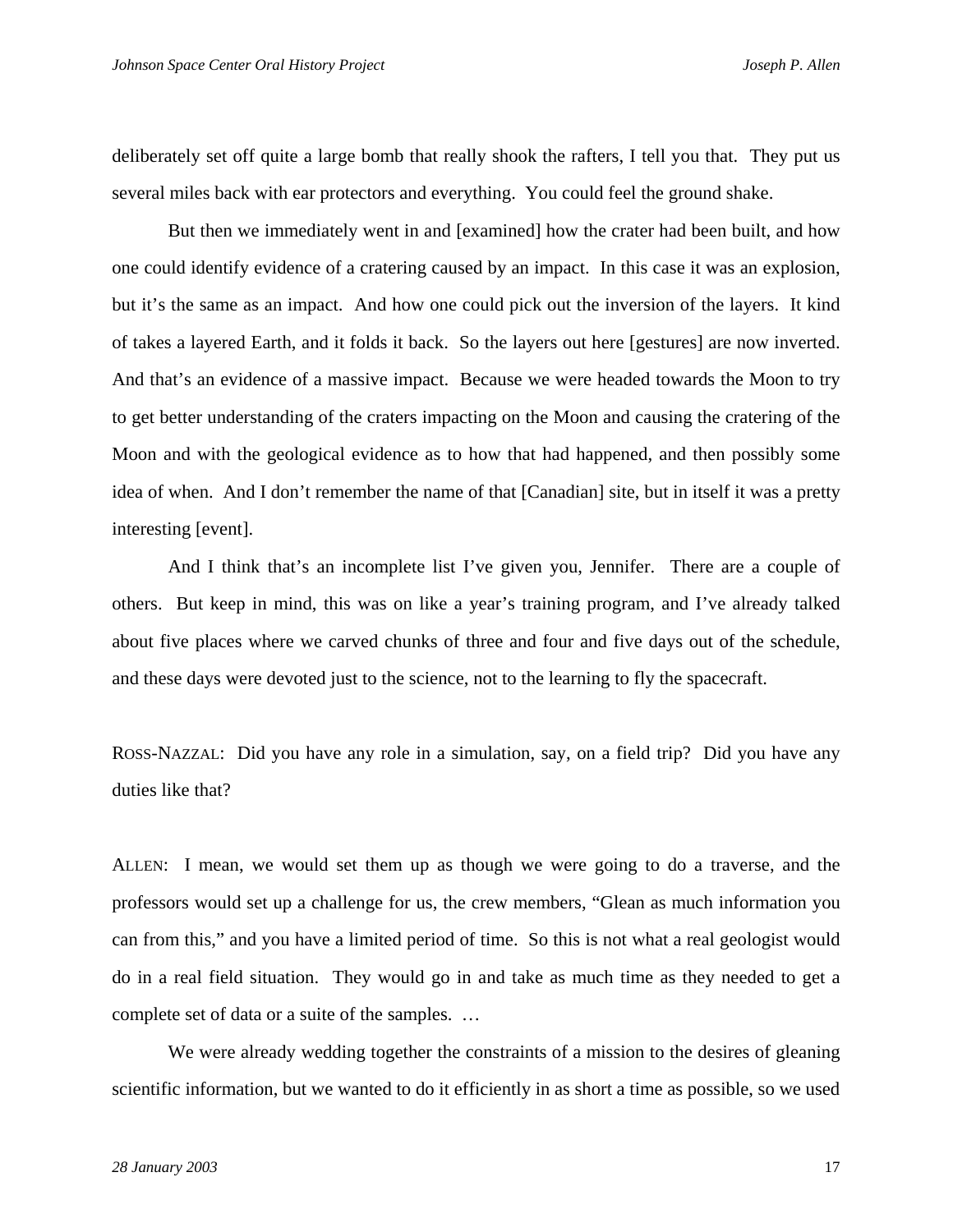those rules, rather artificial rules.

ROSS-NAZZAL: Why don't you tell us a little bit about the relationship with your other fellow crew members and the scientists for this mission.

ALLEN: Again, I knew the crew members very well, and we would fly together, and I knew the jargon and so on. At the same time, I got to know and rather quite enjoyed the scientists. So again, I'm a bit of a stranger in two strange worlds, if you think about I was not a test pilot. But I came to know and appreciate test pilots. I was not a geologist, but a physicist is even more eccentric than a geologist sometimes. So I really could easily know and appreciate the geologists. So again, what was I? I was a facilitator. I was a translating device between these two worlds.

ROSS-NAZZAL: One of the things that [David R.] Scott credits you with is the hammer-andfeather experiment on board Apollo 15. Can you talk about how this idea came about?

ALLEN: I don't actually remember it, but I will take some amount, and whether it was my original idea, or I just somehow—but I was a teacher, and to a degree I still am, and I love clever little things, and I thought, "This might be kind of fun." I might say, Alan Shepard, the mission before, had hit a golf ball, which struck me as less than inventive, although he was, I'm sure, quite proud of it, and the Professional Golfers Association loved him for it forever more.

 But I got to thinking, what is it about the Moon that might lead to something rather intriguing? And there were two things popped in. One was the very weak gravity. So things will fall, but slower. And the other is the fact that there's no air. So I thought of it as the Galileo [Galilei] experiment. Galileo supposedly dropped a relatively heavy object and a relatively light object off the Leaning Tower of Pisa, and had a friend sit at the bottom and report that the light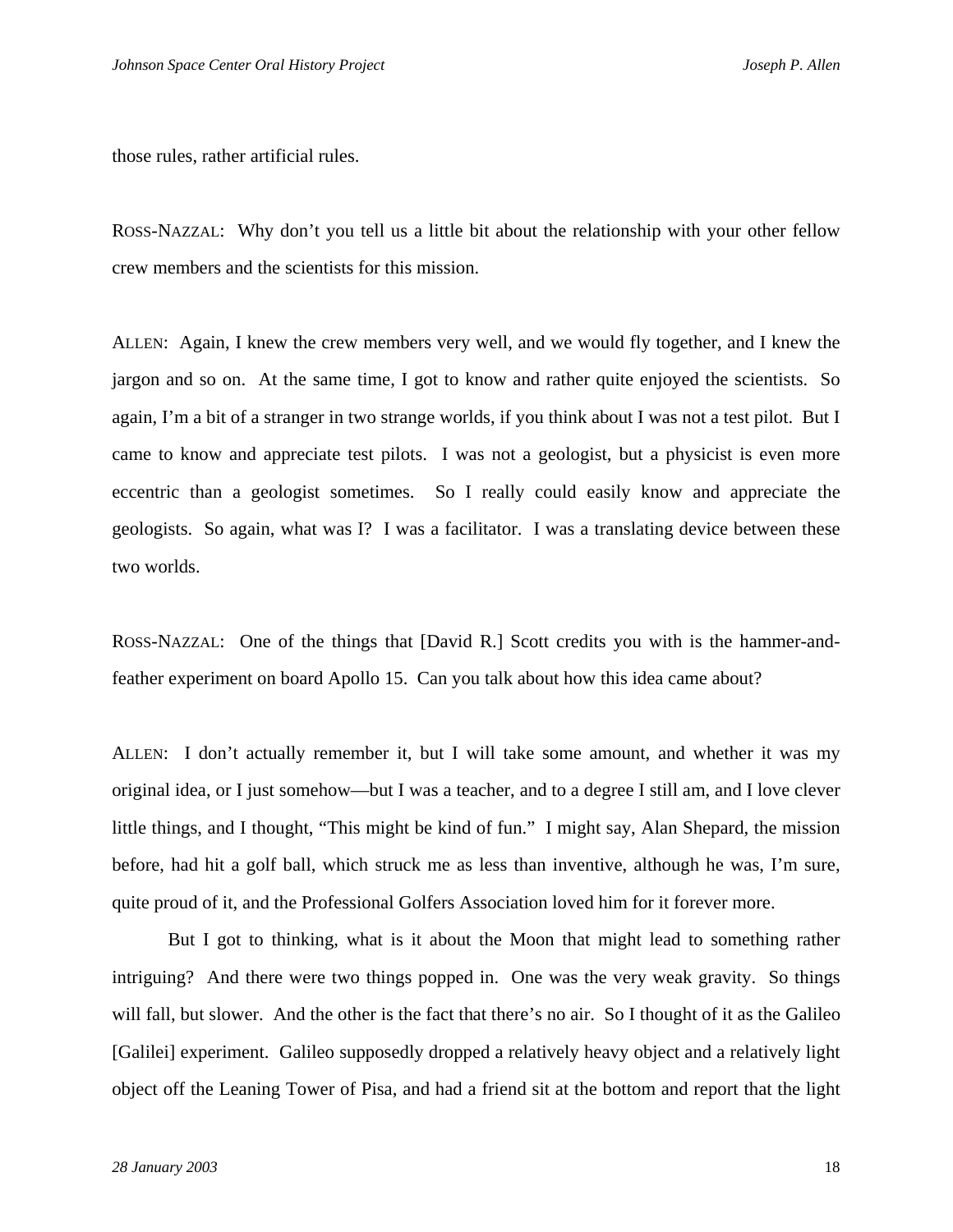object hit the ground at the same time as the heavy object. And from that, he began to get some understanding of gravity, which was later augmented by Sir Isaac Newton. But, in fact, all things fall at the same rate, and I don't know, this may be lost on you. And by and large, that's true. If an object becomes so light, like a ping-pong ball, that air resistance interferes with it, then [the measurement is confused]. But you can make air resistance "go away."

 But the more I thought about that, I said, the Moon is terrific, because we can drop something that's very light and a lot of air resistance, a feather, and we'll drop it with a lead hammer, and the Moon's weak gravity will cause [both] to fall, but rather slowly. And that's what happened. I'd mentioned that to David Scott, and they were Air Force people, and the Air Force mascot is the falcon. So he went to great trouble to get a falcon feather for Air Force tradition. So it was a falcon feather, and it was the hammer that they used for geology, and Dave [dropped them both together. Their falling slowly and simultaneously was recorded by a video camera mounted on the rover. The resulting] videotape is [still shown] in science classes to this day.

ROSS-NAZZAL: Prior to the experiment, had you told anyone that this was going to occur on the lunar surface?

ALLEN: I don't remember. Not very many people, because in those years you could get various things aboard the spacecraft. Later we no longer do, but the feather just went aboard. The hammer was already there.

ROSS-NAZZAL: Were you able to tell Ed [Edward I.] Fendell that the experiment might occur so that he could actually film the experiment?

ALLEN: Oh yes. We were well aware if they had time when they were going to do it, yes. But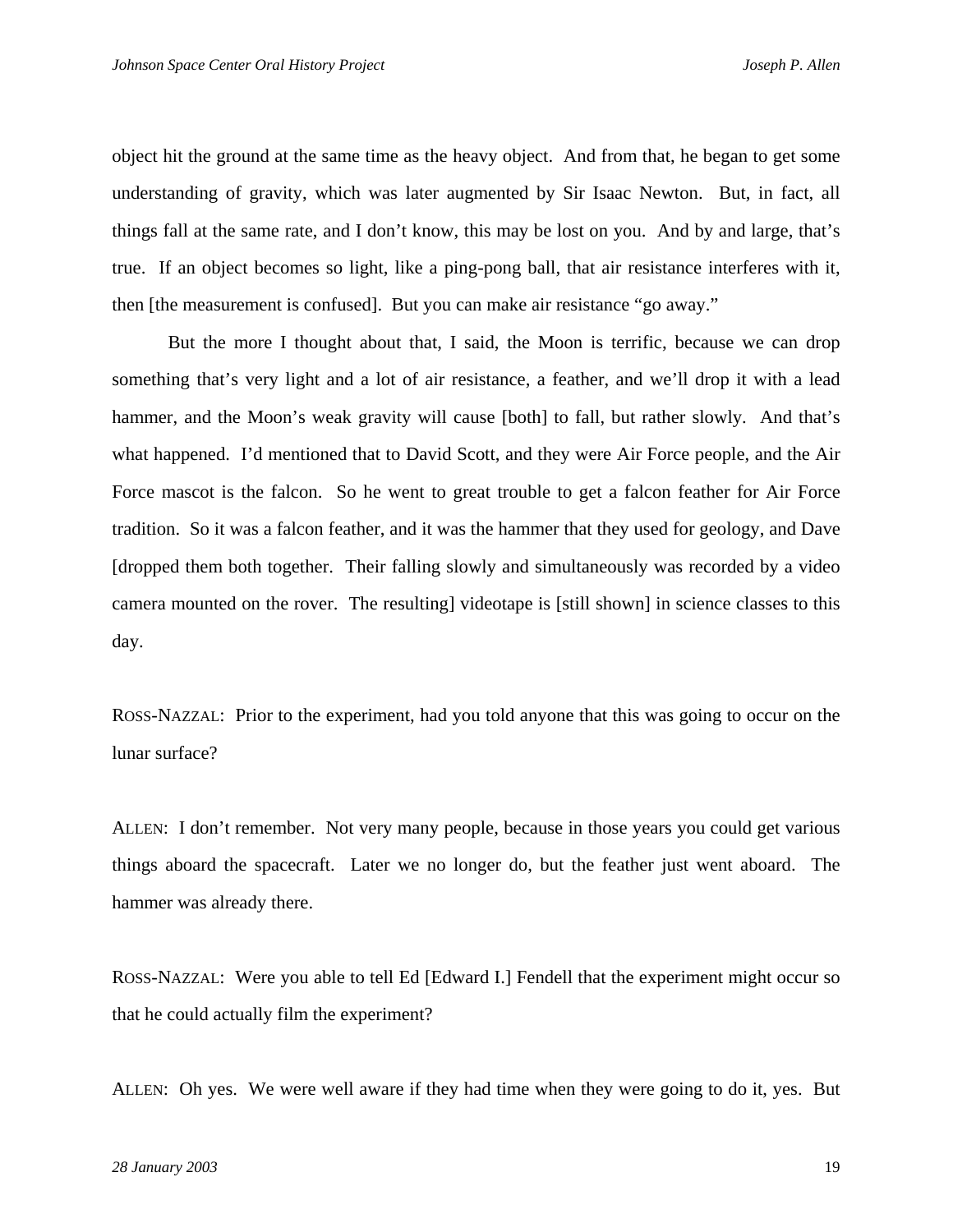they pretty much were filming everything. But Ed, indeed, was there and got it. I was thrilled.

 And I tell you, up until the time I saw it, you know, there's all sorts of things that can happen here there's not going to be good, including static electricity. What if when he lets go of the feather it doesn't really leave his hand? Which I was quite worried about. I mean, it could just sort of sit on the tape and never let it go anyplace.

ROSS-NAZZAL: It all worked out, though.

ALLEN: It worked out beautifully.

ROSS-NAZZAL: Did you propose any other experiments for the mission?

ALLEN: Oh, Jennifer, golly. None that pop into my head. We were talking about various things all the time. There was a very long list of formally proposed experiments that were carried out, but I can't claim to have contributed any of the original thinking to any of those, although how one got it implemented, we worked hard on implementation of the experiments.

ROSS-NAZZAL: Can you share with us the details of implementing an experiment?

ALLEN: Well, for an example, there was the first mission that actually took a deep drill core sample from the Moon, and this is a drill that's not uncommon. It's used on Earth. In fact, people that are doing oil wells will go down and they'll take samples of the Earth and bring it way out. Then by looking at the various layers, they have some idea of the likelihood or nonlikelihood, of oil that may be lying below. In trying to determine elements of the age of a geological area, a geologist will core way down, and pull out the [layers]. We built a device to take a core sample of the Moon. I think it went down about twenty feet, with drill stems, and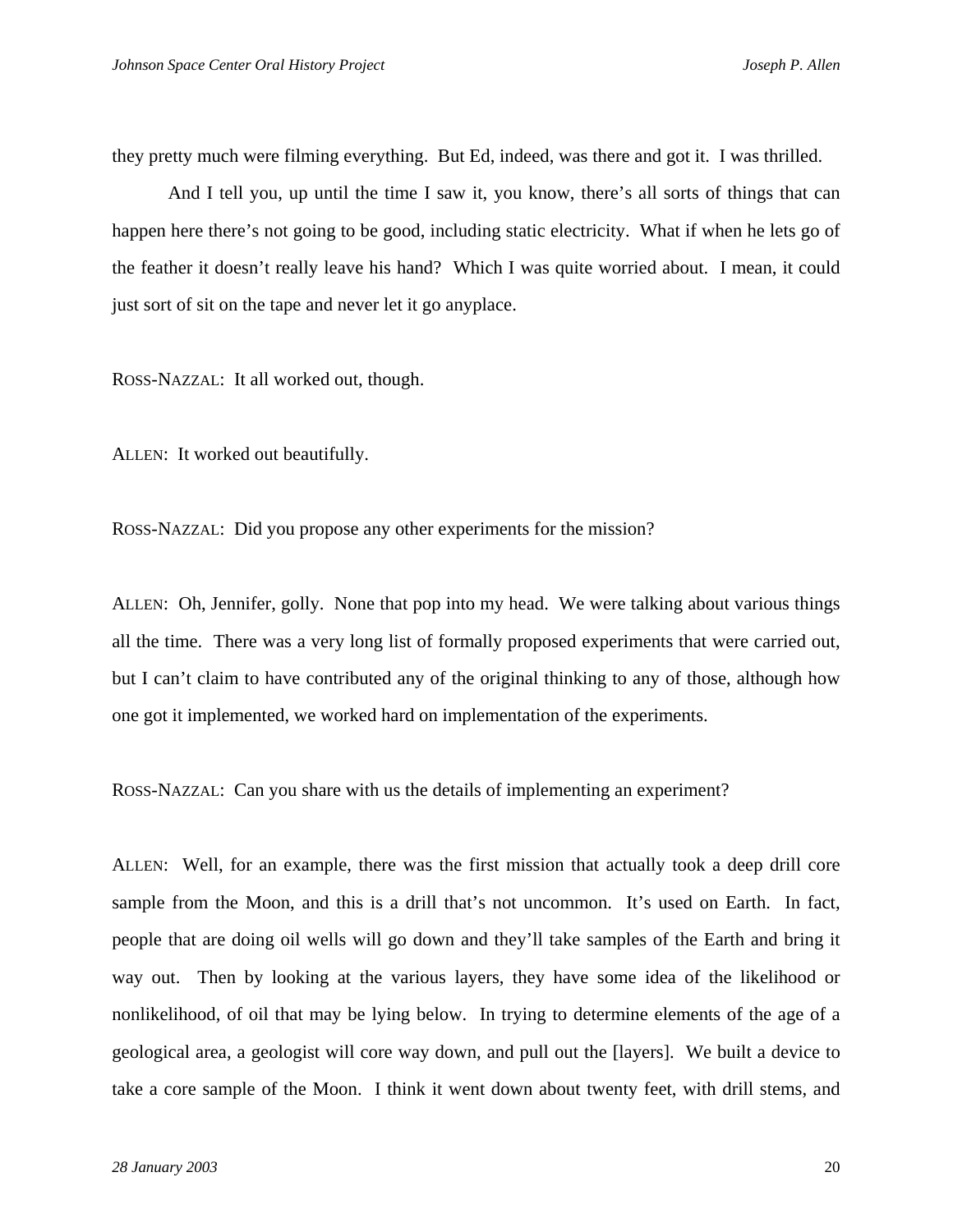this was a strange mechanical device that had to be hand-operated, and it did indeed drill way down, [but] it's kind of hard to do.

In the case of Apollo 15, we got [the drill bit] down, then we couldn't get the thing out [of the surface]. So there's a long portion in the transcript where we're trying to extract the drill, but it did [extract after a long struggle. The resulting core sample was very important to the] scientific accounting of what was learned on the Moon. ...

 I can tell you a funny story about [the drill], though. The drill worked by a vibration up and down, and also turned. So it had a cutting core, and then the material would go up into it. It was kind of like shark's teeth, like that. So it was a pretty lethal-looking device. And you press the button, and it went into all these motions, and it would just cut through things easily, including the ground.

 Alan [L.] Bean had flown to the Moon on Apollo 12, and [he] was very highly sought after as a commentator on the various news media, and was being interviewed as to what it would be like for Apollo 15, and he was asked by NBC [National Broadcasting Corporation] Television to demonstrate the coring sample. So he brought the thing that we use for training over [to the TV studio]. He [had] never operated it before. Not to worry. I said, "Al, you just activate it by pressing the button." But I said, "Be very careful. It really drills in a hurry. So be super careful when you use it."

 [The interview was] at a NBC studio in a hotel there on NASA Road 1. [NBC] had provided for him kind of a little sandbox that had some stones and some dirt. [The box was about two feet deep], and then it had [a] plywood [bottom]. … Al went over to [the box] on live television, and held the drill out like that [gestures], touched the button, and the drill dropped straight down till it itself was imbedded in the sand, and everyone thought that the drill stem had somehow broken, because it just went [down]. What had really happened, it had drilled down through everything. It'd gone through the steel, [the dirt, the plywood], the rug below into the concrete, [through the concrete] and had come out [of] the ceiling below, all in the matter of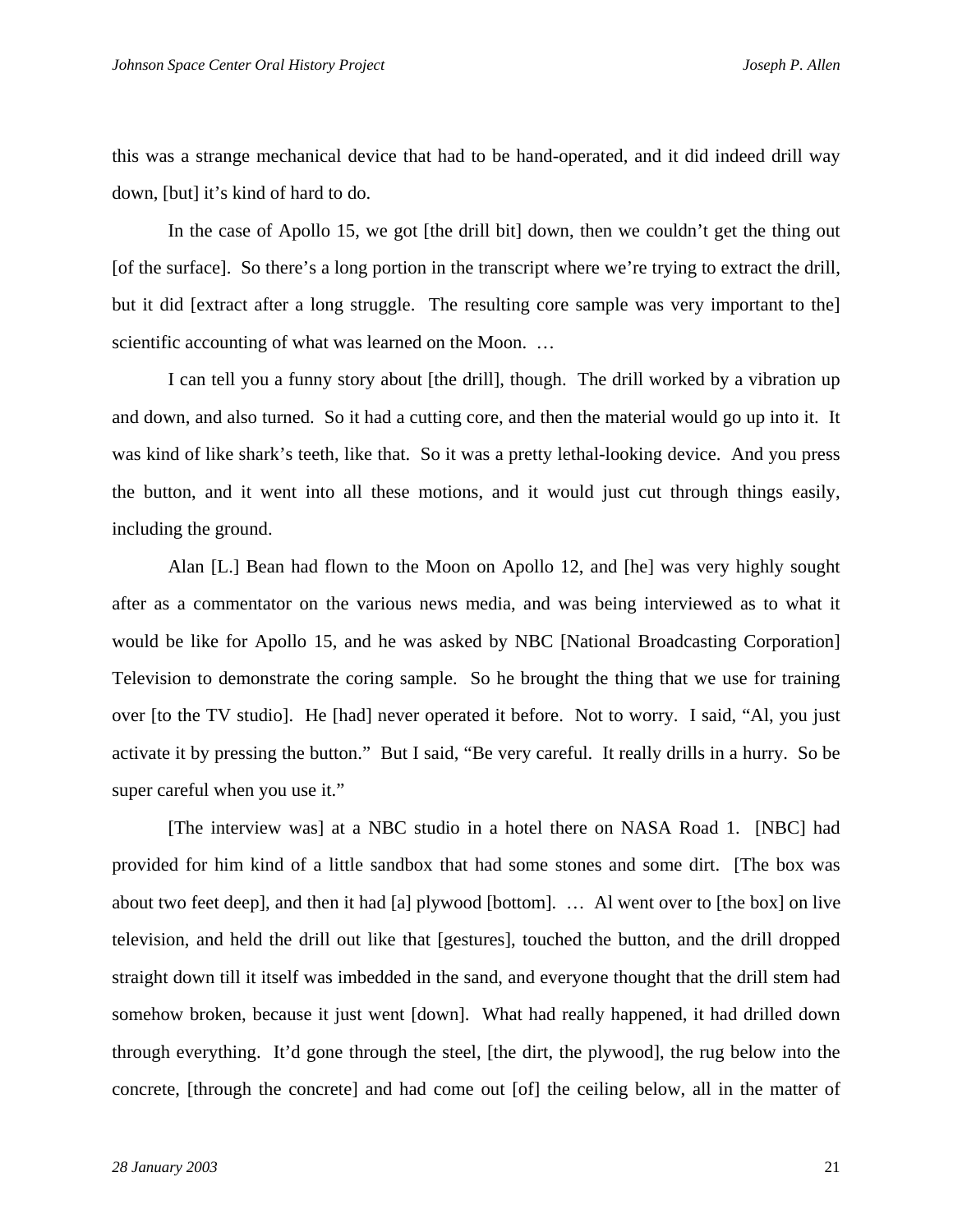about five seconds time. [Laughter] And Alan Bean himself didn't know what had happened.

 Now, fortunately, [the drill] did not hit an electrical conduit [on its downward journey], because had he done that, there would have been hell to pay. But [Al] was less than amused by that than I, because I thought [the interview] was funny as could be. I told him, "It really drilled.' But, no, no, no, he didn't listen.

ROSS-NAZZAL: One of your other duties for Apollo 15 was naming lunar craters.

ALLEN: Yes.

ROSS-NAZZAL: Can you talk to us about that?

ALLEN: Well, that's always kind of a fun thing. First of all, it's totally unofficial, and you just do it so you have [names] as you look at the maps and talk about this [crater and that feature]. The real crew members have no time to think about [such trivia], but you, as the support crew, can kind of arbitrarily do it. By then, we had some very good friends [who] were geologists, and we had terrific fun naming them. I still have lunar traverse maps that have those names still on there.

ROSS-NAZZAL: How did you select the names?

ALLEN: Oh, just where my hobbies and interests were. I even kind of forget what they are right now, but there are some characters from science fiction, and a couple of names were names of music compositions done by my brother-in-law, David Darling, who was then and still is a professional musician. He has written music and gives it quite inventive names. I think Ghost Beads Crater is an example, because he wrote this very haunting piece called "Ghost Beads." I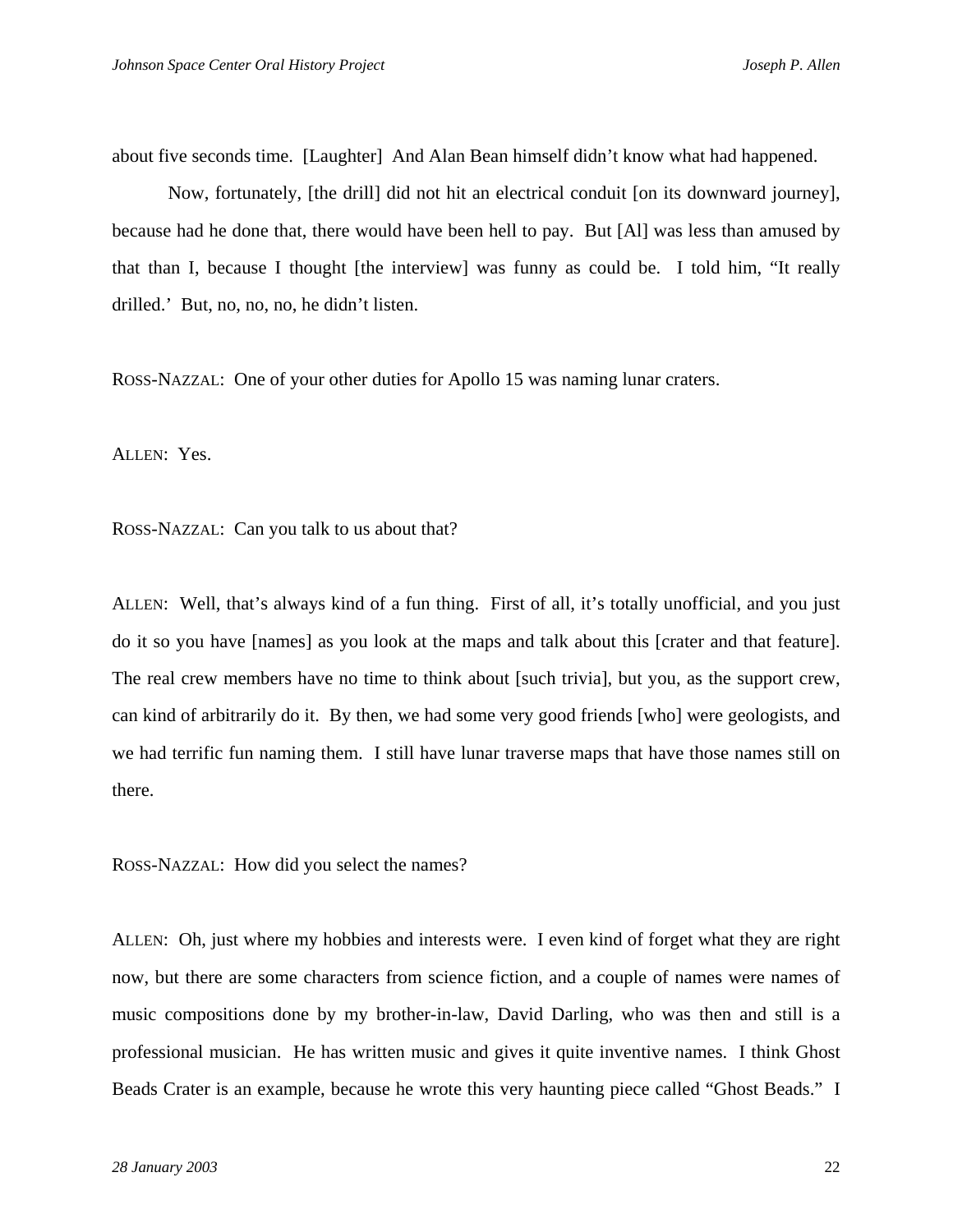forget what some of the other names were. Icarus is another crater. Well, that's from, I guess, Icarus is a Greek God? Maybe Roman. No, I think it's Greek, because Icarus was the one that invented wings from wax, then flew too close to the sun. But David had written a piece called "Icarus." That actually was the name of an album at the time, his album.

ROSS-NAZZAL: I'd like to talk to you a little bit about your role as the lunar EVA CapCom.

ALLEN: Okay.

ROSS-NAZZAL: There were a couple of exciting moments when you were working that shift, in particular when they found the Genesis Rock.

ALLEN: Right.

ROSS-NAZZAL: Could you talk to us about what the mood was like at the MOCR [Mission Operations Control Room] at that time?

ALLEN: Again, you never quite would know what you had, but just based on—now, conversation, that's all we could communicate with them, and a little bit of TV, there was an excitement about that, and again, it is interestingly documented, with some poetic license, in the movie, in the Tom Hanks production. [The rock] was physically very large. Most of the samples were small. They were just stones that came back, physically about like this [gestures], which got loaded aboard and brought back [for detailed study. But the Genesis rock was] a conglomerate. I'm not sure what it was made up of, but a lot of basic information came out of that rock. The fact that it was different and physically large and had what seemed to be quite unusual characteristics was exciting to us. There are some photographs in the NASA archives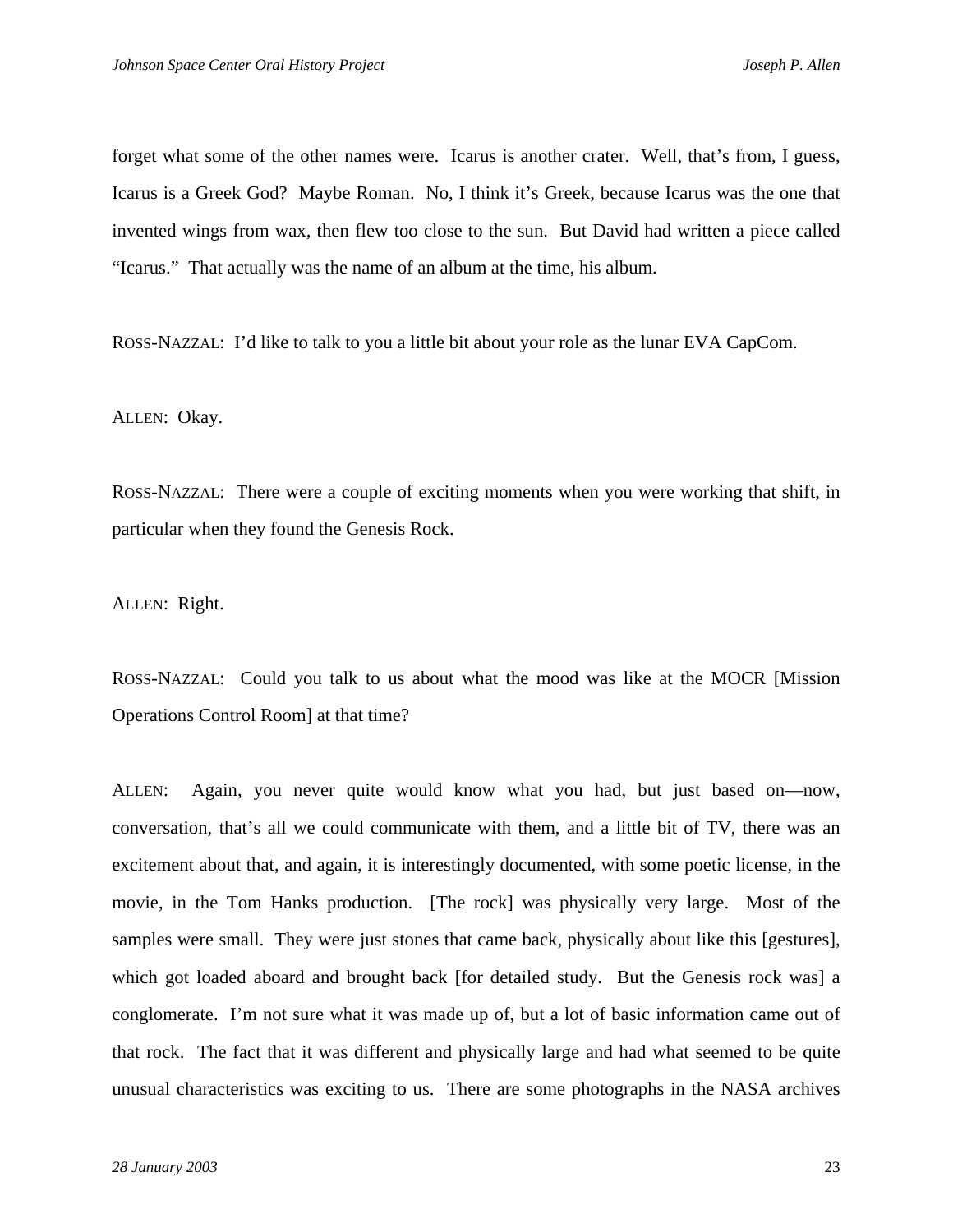that show Dave Scott and me looking at the rock in the Lunar Curatorial Facility afterwards, all wearing our white clean-room caps and so on. ...

ROSS-NAZZAL: Tell us how you were able to balance the needs of the scientists during this mission versus the needs of the flight controllers and the reality of the time constraints for the astronauts.

ALLEN: Jennifer, you're asking a very fundamental question, and I can't give an answer to it, but I hope the history shows that there are two very different agendas that somehow found themselves on Apollo. One was to take an American to the Moon and return him safely. That was one agenda. And the other agenda, unwritten and uncommitted to, but kind of adopted increasingly as the missions unfolded, was a scientific agenda. "As long as we're there, let's get as much scientific information as we can."

 If you're a flight controller and your highest priority is only to get somebody there and back, you just want him to step down onto [the surface] and then come back, because this is a very risky place, and the more time you spend in a risky place, the more chance there is for a catastrophe to happen, in front of everybody.

 If you're a scientist, the more time you can spend and the more activities you can do, the higher the likelihood will be that you will learn something of fundamental importance, and you realize that these [two agendas are] mutually perpendicular, or maybe they're opposed to each other.

 So the Apollo that resulted was a combination and a compromise of those two totally different agendas. Now, was the proper balance achieved? No one knows the answer. A balance was achieved, and each agenda was satisfied to a degree. Neither perfectly. To this day, the scientists would like to have spent more time on each of the journeys out, and they also would like to have flown Apollo 18, 19, and 20. And we had hardware to do it and people to do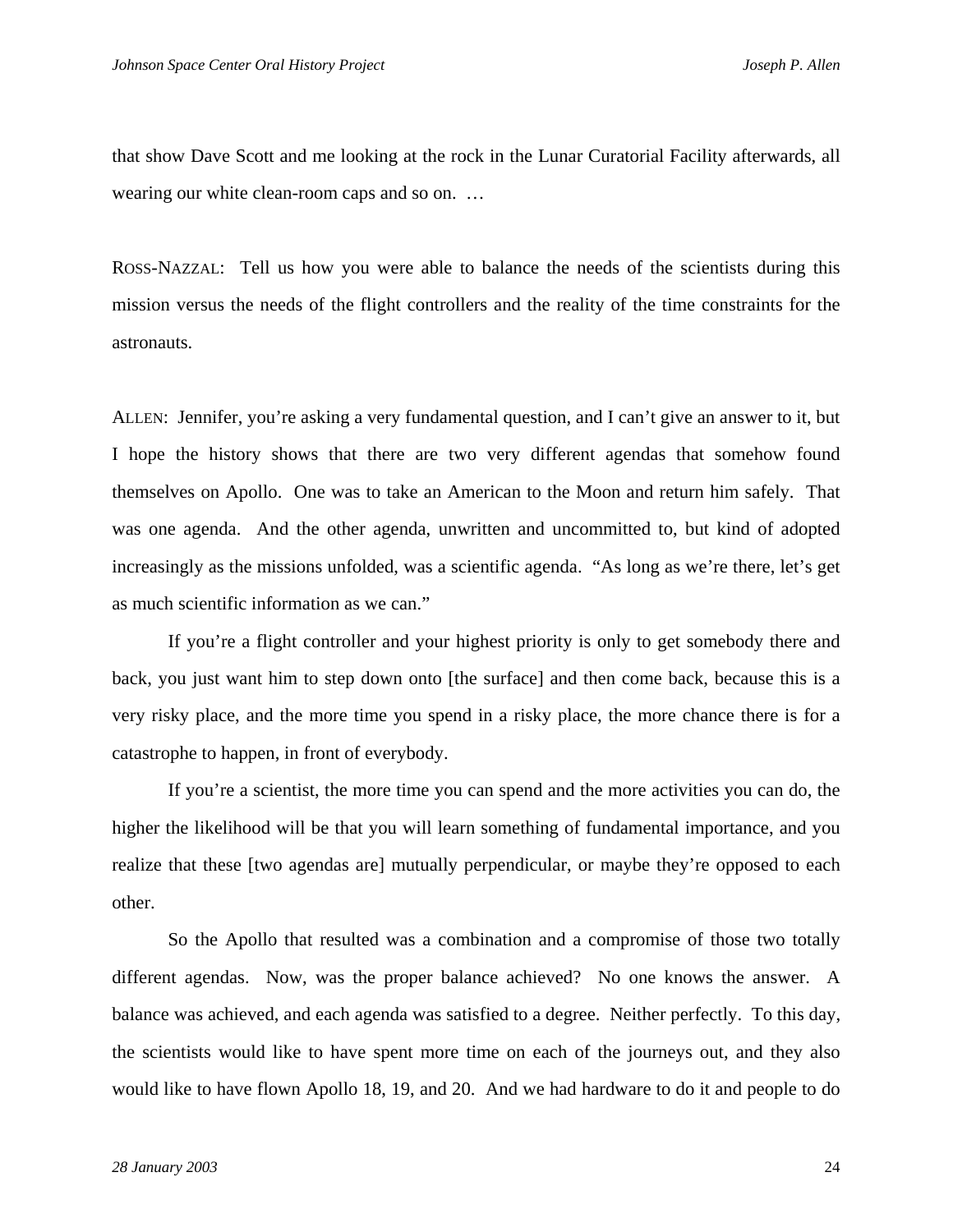it. But every time you [flew to the Moon you took] a huge risk.

 After Apollo 11, there were very strong forces that argued for never—"Don't go back." It's what I call the Rocky Marciano approach. He was a heavyweight champion of the world long before you were born, but I remember him. He was physically not a very large guy, and yet he prepared himself for, and he fought for the heavyweight championship of the world. Then he defended his title, I think one or two times. He was never defeated. He was completely healthy, and he retired. A lot of people wanted to take the Rocky Marciano approach. "Don't go back to the Moon. We have done it, and we're the best in the world, and let's not run a risk of spoiling that."

 But others said, first of all, "Wasn't that fun, and can't we learn a lot more?" Ultimately, those arguments prevailed, and people did go back and [consequently we learned considerably more about the Moon].

 One could assert that an appropriate balance was achieved. Nobody was injured. So we played a risky game, but we got away with it, and we learned an [enormous] amount more about our solar system than we had known before. We didn't learn everything, but we learned a vast amount more about our solar system. …

ROSS-NAZZAL: Do you have any other memories or stories or anecdotes you'd like to share about Apollo 15?

ALLEN: I have many, many, many. I almost wouldn't know where to start, and I don't know, actually, what you want to focus on. Gosh, Apollo 15, per se, well, it was a landmark mission in that we raised the bar an enormous amount on what one could glean scientifically from the Moon. [Apollo 15 gave the world] a significantly increased scientific return, which was repeated and actually improved upon with Apollo 16 and Apollo 17. In simplistic terms, I would suspect that virtually everything we know about the Moon comes from the discoveries of Apollo 15, 16,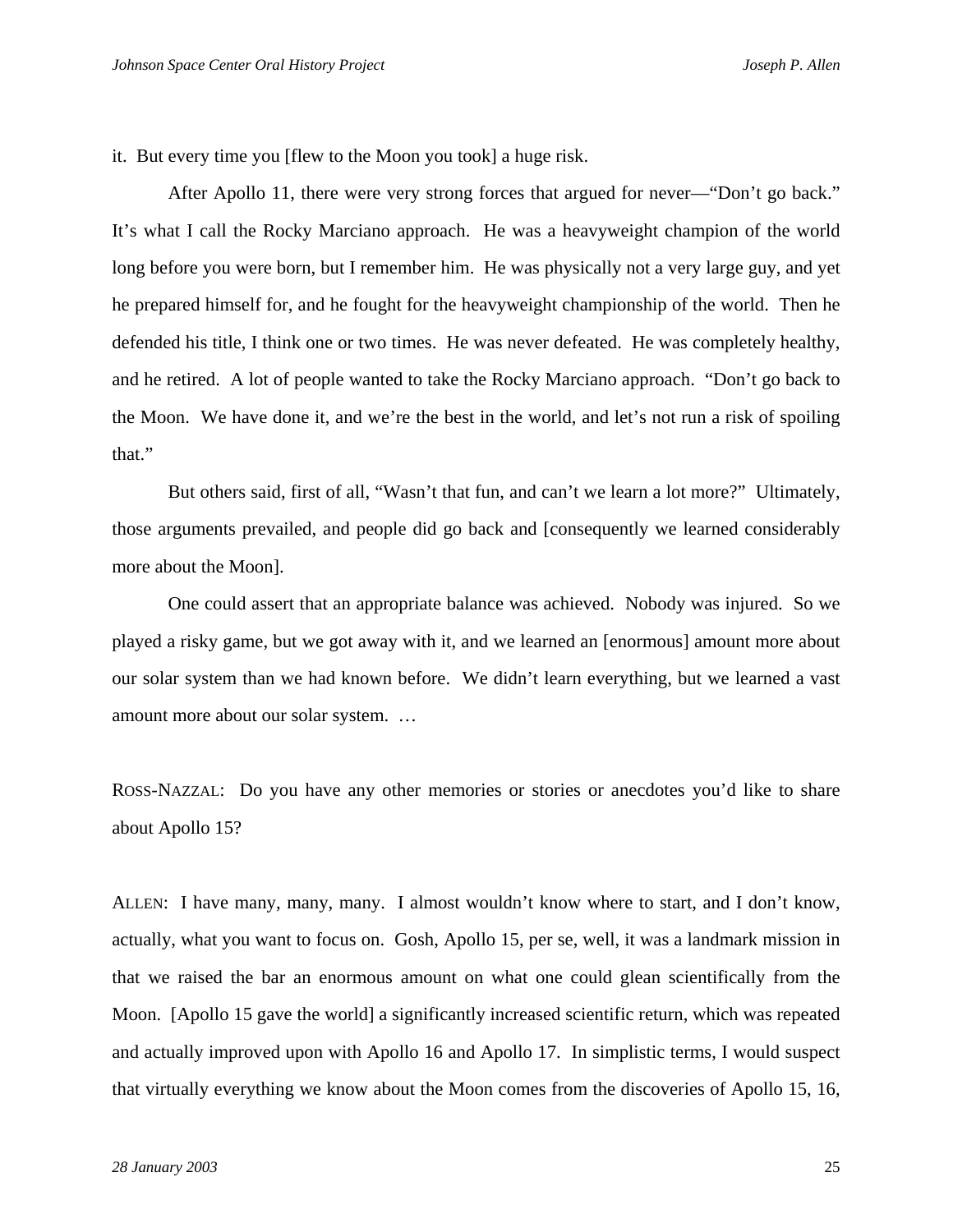and 17. Some initial things came from Apollo 11, very important, very basic. But the complex set of detail [about the Moon] comes from the last three missions.

 From Apollo 11, just imagine it. [Prior to that first landing], we had no idea whether life had ever been on the Moon or not. ... When the first bad TV pictures came back from the lunar surface of Neil and Buzz out there in the black and white TV picture, one immediately saw there were no giraffes or kangaroos or trees [behind them]. We didn't know that [before we Earthlings together saw those first TV pictures.] …

 Then later, analysis of the soil showed there seemed to be no hint of organic compounds or even remnants of organic compounds of any kind. [Before this first journey], the smartest minds possible had gone to great trouble to construct something called the quarantine facility, to try to protect planet Earth [from] the first Moon walkers [when they] came back covered possibly with lethal pathogens. They didn't come back covered with anything other than Moon dust, and nothing organic, and nothing dangerous. [But] we didn't know that before they went

 Gosh, I have so many recollections. A fond observation I have—fond to me, at least— [is] there are some great things, great monuments on planet Earth. One is the pyramids. We're not sure what [they are] monuments to, but [they] represent the collective effort of, clearly, tens of thousands of people. Now, it was probably the physical effort of most of them, but some mental effort of a few. One doesn't know.

 In my mind, the Apollo Program in its entirety is a monument of the same magnitude and beyond, and it represents the collective efforts of hundreds of thousands of people. These efforts are the aggregate of virtually every bit of human skill and knowledge in one way or another, all the way from knowledge of mathematics that had to do with the trajectory, to the knowledge of sewing [that] had to do with the putting together of the spacesuits: These bits and pieces of knowledge, processes, techniques, technologies, are across the entire spectrum of the human intellect, and they were all [combined to accomplish Apollo]. I think that is just extraordinary. I mean, I'm now reflecting upon a truly heroic effort on the part of a lot of people, including even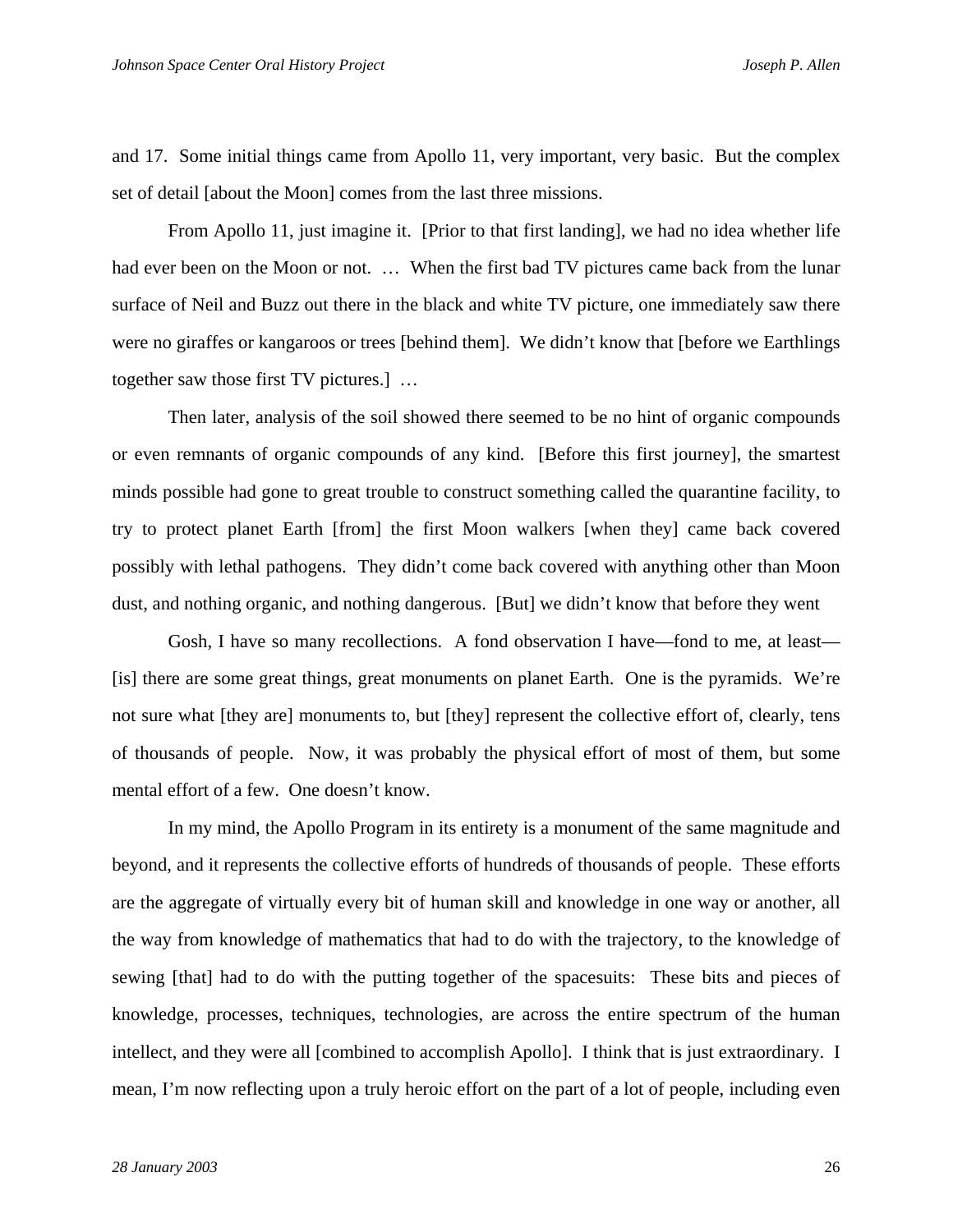the generosity of the American taxpayer. Virtually everybody in this nation celebrated that, I think, that effort as a victory. To my mind, it was a victory of the human organization, dedication, and the human spirit.

 [As great an accomplishment Apollo was, it was nonetheless quite different.] You know, there were victories of exploration from earlier times, and there are names associated with them—[Christopher] Columbus, [Ferdinand] Magellan. And these are obviously brave, perhaps even foolhardy daredevils [who] attempted and did something. But, when it came to Mercury, Gemini, and Apollo, they are no longer an individual [persons named, because the accomplishments were an aggregate of human effort]. To me, that makes [the achievement even more remarkable].

ROSS-NAZZAL: That's a nice summary of the program, to look at it from that perspective.

ALLEN: Another recollection I have [is] this. [In the 1970s], I spent some years at NASA Headquarters [Washington, D.C.] as an Assistant Administrator of NASA, with the responsibility of explaining to the Congress what it is that NASA is supposed to be doing. Difficult job, thankless. But never mind.

 From that vantage point, I thought some about [the] person with [this] job in the years after Kennedy made his "Let's go to the Moon speech" and before we arrived at the Moon. There were many compelling arguments that were offered to bolster the President's commitment—[it's America's destiny to explore], the scientific results will be huge, etc., etc., etc. [Yet] never was there a word said that on the way to the Moon we humans will set eye on the Earth. … [That said, without question], the greatest thing that came from the Moon missions was on the way to the Moon humankind set eye on the Earth.

 … If you look back at the environmental movement, it suddenly seemed to catch fire in the last of the 1960s. Now, why would that be? Because there'd been people like the Rachel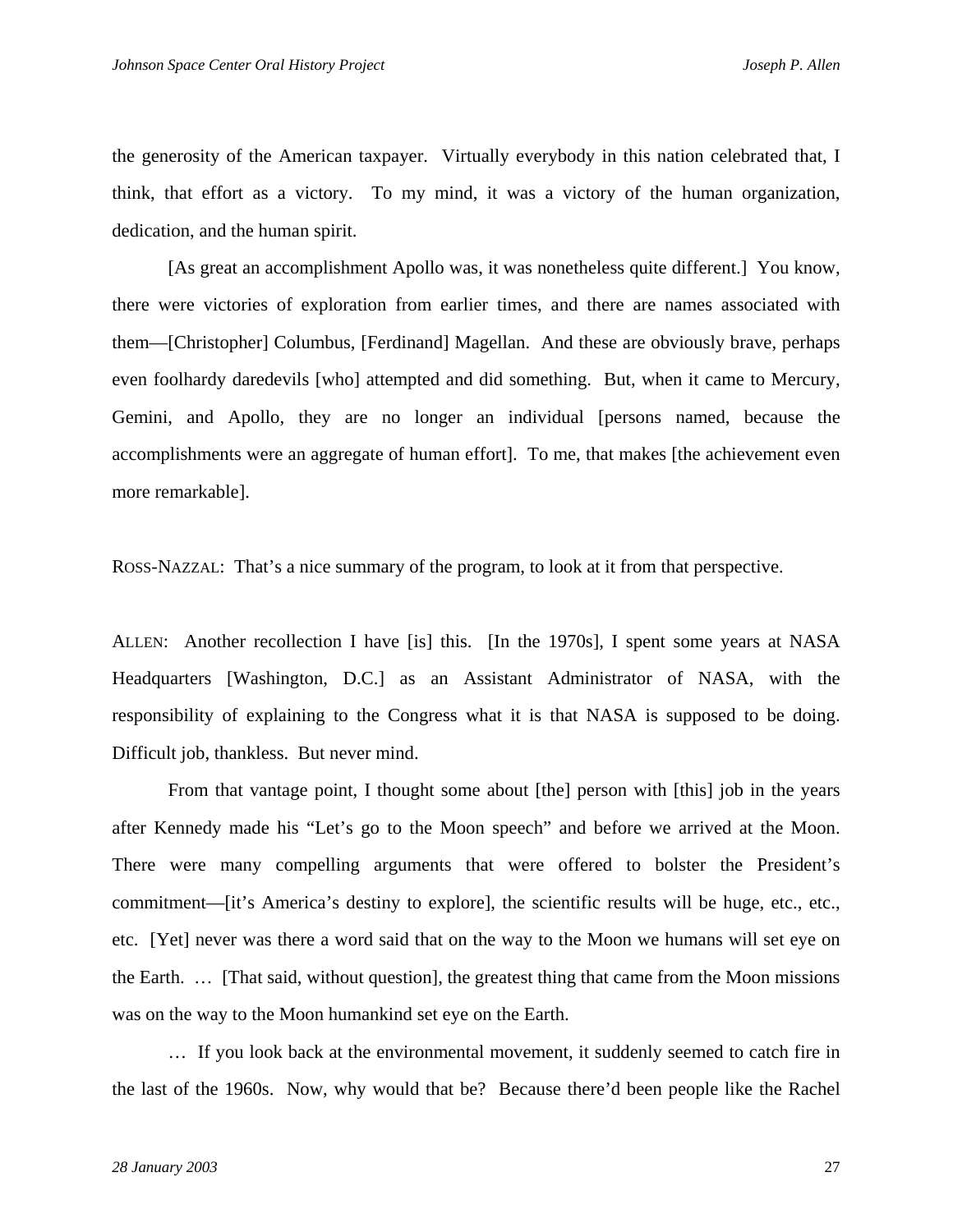Carson and others saying, "Hey, planet Earth is not infinitely supplied with an immune system against all the contamination we're bringing it, and it's not so large that we can't do damage here." Nobody listened to the Rachel Carson [in her book], *Silent Spring*. [She] was ignored by most except a few academics

 Suddenly, just after [Apollo], the seeds of the Environmental Protection Agency [were] sown and all kinds of legislation [was proposed] that began to restrict elements of the bad things that we were doing to our environment. Again, you can't argue this from a historical point of view, but to me, a strong parallel can be drawn from the timing of every human-seen photographs of the Earth, and the sudden new awareness of the possible fragility of our planet. … But that's not the reason we went, but look at what came from it. [Extraordinary!]

 [You and I] know many space travelers—I don't know of anybody [who] has come back [from a space journey] and now is just complacent about and disinterested in the Earth. I don't know of a soul, because [during those journeys] you see [Earth] in its breathtaking beauty. And the apparent fragility of it all [is indescribable].

ROSS-NAZZAL: That's a nice connection. Well, I think we are about out of time, so I think this might be a good place for us to stop, actually. Next time we'll pick up with Apollo 17, the next time we're able to actually meet again.

ALLEN: Okay.

ROSS-NAZZAL: But we really enjoyed you coming out here and talking with us.

ALLEN: Well, you guys are great. I appreciate your taking the time to do it, and it's worked well. I'm now off to Tucson, of all places.